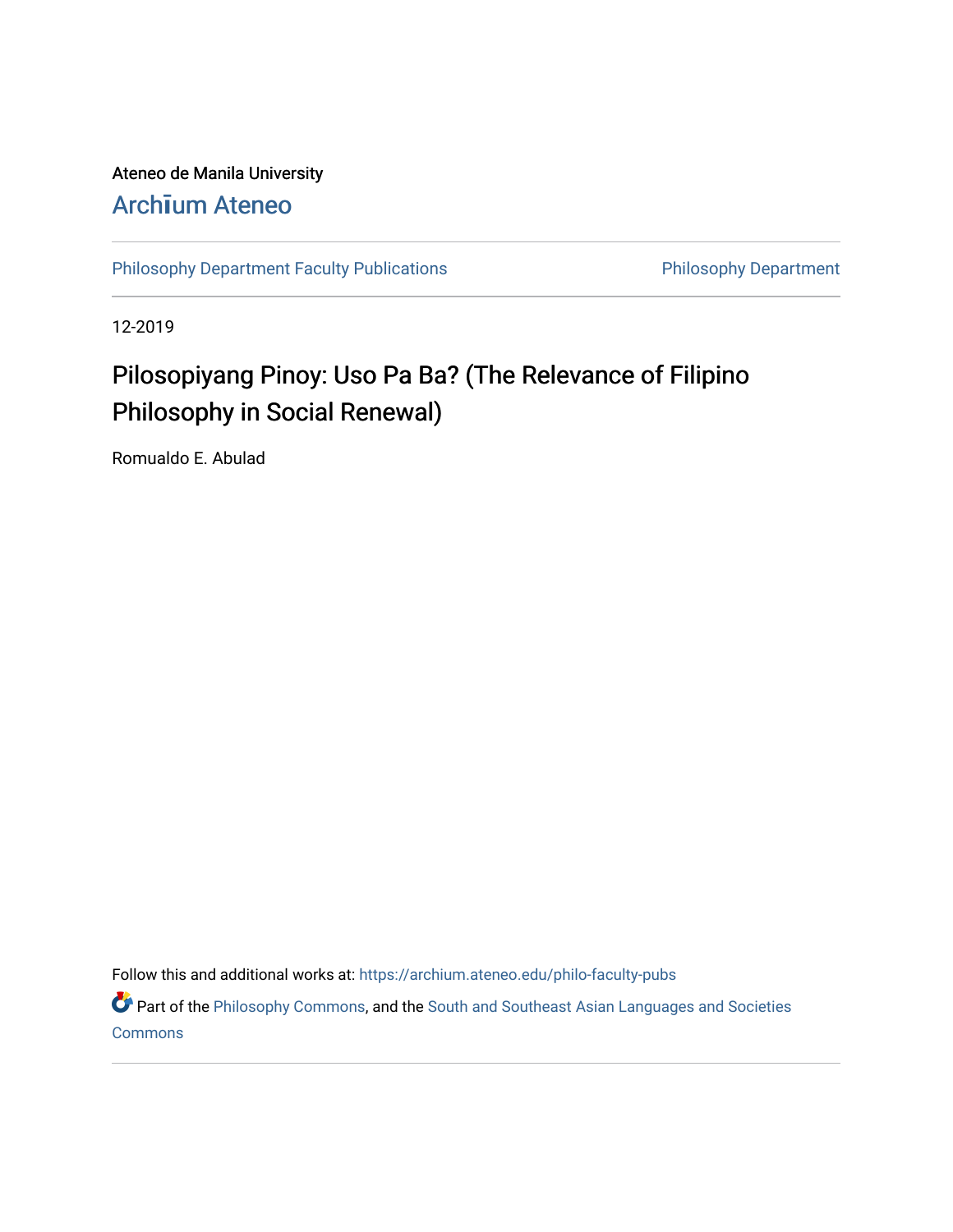A Tribute to Romualdo Abulad, the Filipino Kantian

## *Pilosopiyang Pinoy: Uso Pa Ba?* **(The Relevance of Filipino Philosophy in Social Renewal)<sup>1</sup>**

### *Romualdo E. Abulad†*

**Abstract:** This paper evaluates the titular question and features a summative evaluation and critique of the works and contributions of Leonardo Mercado, Dionisio Miranda, Albert Alejo, Rolando Gripaldo (1947-2017), and Florentino Timbreza to the anthropological and cultural approaches that form a significant part of the discourses on Filipino philosophy. In this piece, Abulad maintains, as in his other writings, that any strict emphasis with regard to methodology restricts the true potential of Filipino philosophy. He buttresses this assertion by invoking postmodernism's 'incredulity towards metanarratives' We should be skeptical about the metanarrative of Filipino identity for it is precisely our rootlessness that defines us. Towards the end, he cites Emerita Quito's openness as a distinct philosophical attitude that had made her, to-date, unsurpassable. This remarkable trait, for Abulad, should inspire us to welcome the new: with the "collapse of borders and the merger of horizons," it would serve us well to continuously rethink the role of philosophy.

**Keywords:** Filipino philosophy, anthropological approach, cultural approach, postmodernity

Then I accepted your invitation for me to speak at your annual Regional Philosophy Gathering, what attracted me mainly was the intriguing theme of your celebration: "*Pilosopiyang Pinoy:*  **V** Regional Philosophy Gathering, what attracted me mainly was the intriguing theme of your celebration: "Pilosopiyang Pinoy: Uso pa ba?" Uso pa ba ang Pilosopiyang Pinoy? Actually, my suspicion is what you'd like to ask is really a more general question: *Uso pa ba ang Pilosopiya?* The specific reference to Filipino Philosophy makes the situation even worse.

[https://www.kritike.org/journal/issue\\_25/abulad1\\_december2019.pdf](https://www.kritike.org/journal/issue_25/abulad1_december2019.pdf) ISSN 1908-7330



<sup>&</sup>lt;sup>1</sup> Editor's note: An early version of this piece was presented in the 10<sup>th</sup> Philosophical Conference of the Sancta Maria Mater et Regina Seminarium, Archdiocese of Capiz, Roxas City, 18-20 November 2010. We would like to thank Preciosa de Joya of the Department of Philosophy, Ateneo de Manila University, for graciously supplying us with an early copy of the manuscript.

<sup>© 2019</sup> Romualdo E. Abulad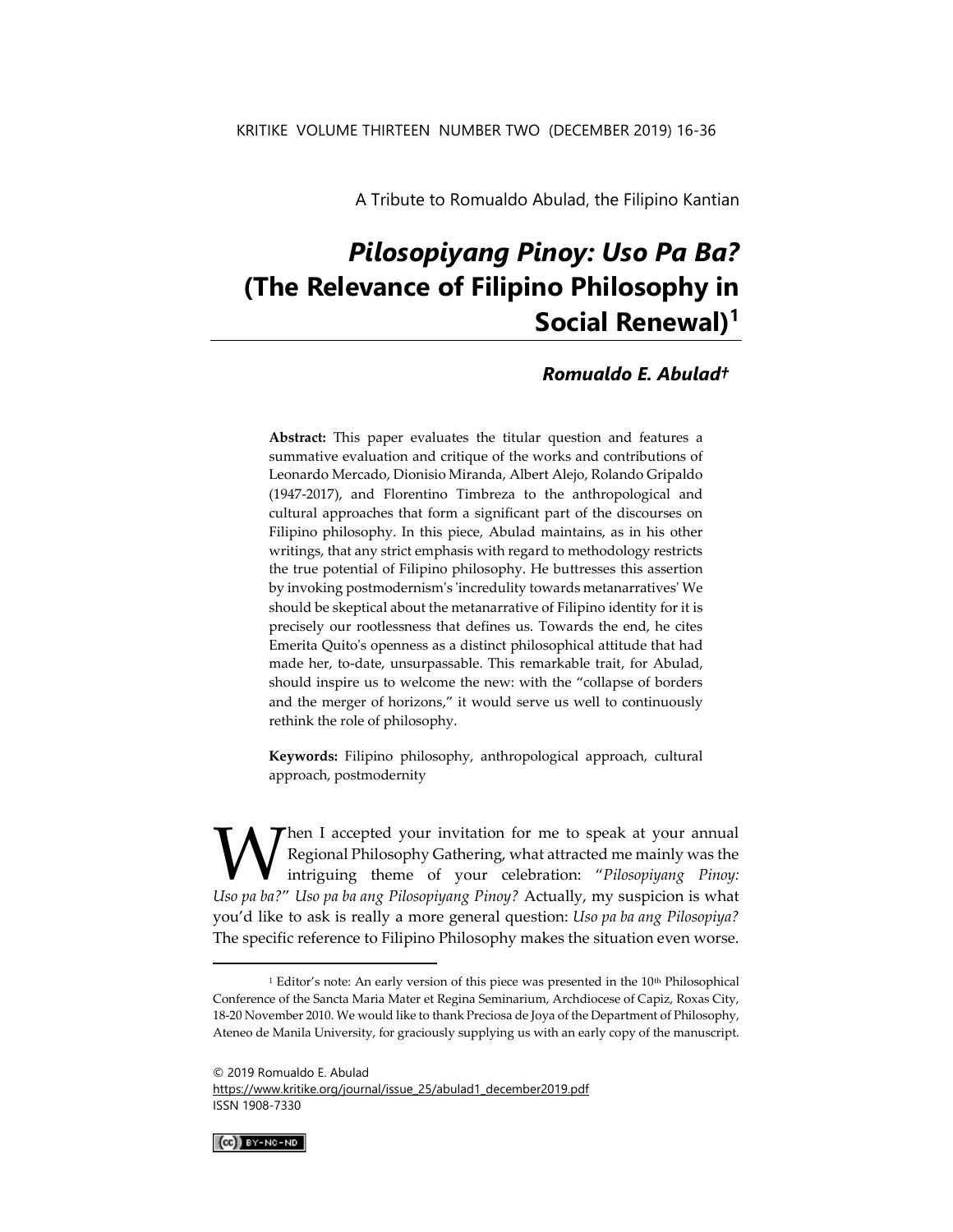Its implication is that there is such a thing as "*pilosopiyang Pinoy*," and the question being asked is only whether it is still relevant: *uso pa ba?* But the assumption is itself a question deserving to be asked: *Mayroon bang Pilosopiyang Pinoy? Ano ba ito?* Only after having satisfied this latter question (*Ano ba ang Pilosopiyang Pinoy?*) will it be meaningful to ask about its relevance, if at all. In a philosophical discussion, we might as well not assume anything, or else we might find ourselves deeply in trouble later.

And so, let me begin by asking the assumed question: Is there a Filipino philosophy? And the proof for a positive answer to it can only be found in the actual articulation of it. Without this articulation, it will be difficult even to show that there is such a thing as a Filipino philosophy. Maybe, in the first place, we are talking about nothing. At this point, indeed, it would be better not to assume anything and so we need to ask: Is there a Filipino philosophy?

We need to give credit to whom it is due, and we must yield to Leonardo Mercado the right to claim to have consciously written the first book on Filipino Philosophy. His *Elements of Filipino Philosophy* (1974), though not impeccable, is a landmark work. What he says in the Preface is not inaccurate: "This pioneering work is the first systematic attempt to present the philosophy of the Filipino masses."<sup>2</sup> This doesn't mean that Mercado is the first Filipino philosopher, only that he is the first Filipino philosopher to have tried to present a systematic philosophy which he conceived to be a 'philosophy of the Filipino masses.' There are two things to notice here: first is that Mercado claims to have presented a 'systematic philosophy' and second is that this philosophy is that of the 'Filipino masses' or the 'common *tao*.' He justifies this claim by stating that his method involves "an analysis of Philippine languages" and "a phenomenology of Filipino behavior." He further elucidates this in Chapter I where he describes as 'holistic' his methodology<sup>3</sup> which consists of 'metalinguistic analysis' and 'phenomenology of behavior,' neither of which is, to be frank, indigenously Filipino. In a previous work, I described this method of Mercado as 'anthropological,'<sup>4</sup> and it is no accident that among the prominent authors mentioned here are Claude Levi-Strauss and Emile Durkheim,<sup>5</sup> as well Benjamin Lee Whorf and Edward Sapir.<sup>6</sup> As to phenomenology, the ones



<sup>2</sup> See Leonardo N. Mercado, Preface to *Elements of Filipino Philosophy* (Tacloban City: Divine Word University Publications, 1993).

<sup>3</sup> *Ibid*., 8.

<sup>4</sup> In the textbook I prepared for the Philosophy Department of the De La Salle, I mentioned in the Introduction three philosophical options for a Filipino philosophy: expository, anthropological, and progressive. See *Readings in Filipino Philosophy* (Manila: De La Salle University, 1990)*,* 4 *passim*.

<sup>5</sup> Mercado, *Elements of Filipino Philosophy*, 12.

<sup>6</sup> *Ibid*., 42-43.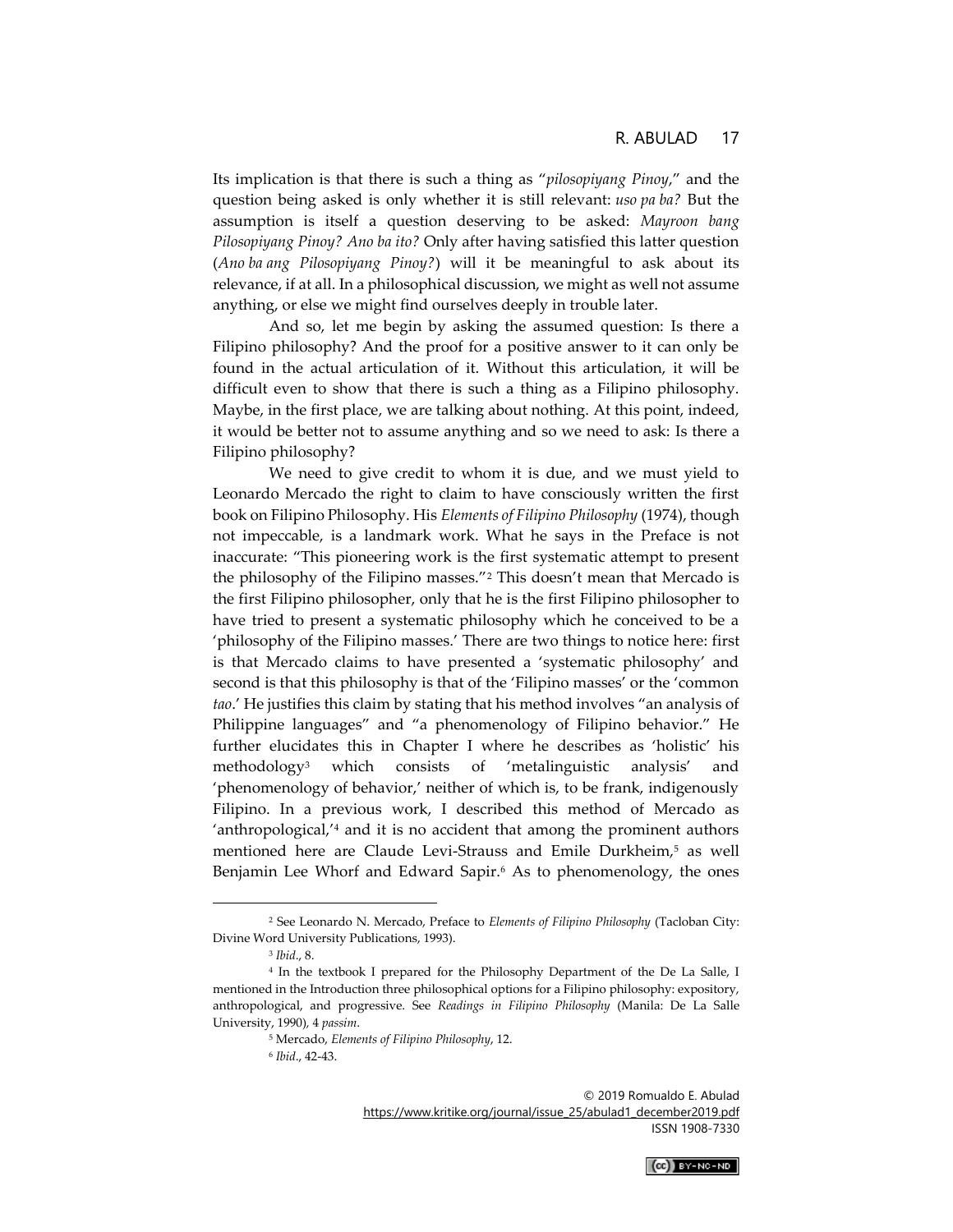featured most are Husserl, Heidegger, Sartre and Merleau-Ponty,<sup>7</sup> without excluding the other philosophers of language such as Ludwig Wittgenstein I and II<sup>8</sup> and the analytic philosophers. This makes phenomenology and analysis rather apt descriptions of his method which, however, cannot really qualify as something indigenously Filipino. The anthropological approach, after all, is universally accepted, and my suggestion is that it cannot be this which makes Mercado's philosophy Filipino. It is also a question when an anthropologist, not a philosopher, could have been the more qualified expert to undertake this.

If not the anthropological approach, what makes Mercado a uniquely Filipino philosopher? Perhaps the answer has to do with the object of his studies, namely, Filipino languages and Filipino behavior. A prominent feature of his work is the tables of intellectual, volitional, emotional and ethical themes comparing the Visayan, Tagalog, Ilocano and the English languages in their use of the concept of "*loob*/*buot*/*nakem*."<sup>9</sup> This would have been an impressive contribution to both philosophy and anthropology if the scope of this magnitude were given by the author the thorough treatment that it deserves. The chapters not only on *loob*/*buot*/*nakem* but also on the verbs, kinship, time, space, causality, private property, law, and religion were too brief to be credibly anthropologically exhaustive. In the end, the reader has to be satisfied with the following conclusion, that, negatively, the Filipino's worldview is "non-dualistic," "non-compartment-alized," and "nonlinear."<sup>10</sup> None of these concepts is original, for they describe as well the other Oriental philosophies which go for man's natural harmony and goodness.<sup>11</sup> If this is the philosophy of the 'common *tao*,' then that 'common *tao*' must be Chinese and Indian as well. The picture that emerges at the end of his study is the stereotype of an Oriental and one is left to wonder if this stereotype did not in fact came ahead of his investigation and methodology.

I am not sure I know of a solid disciple of Mercado who actually swears by everything he does methodologically and philosophically. His latest work, *Explorations in Filipino Philosophy*, <sup>12</sup> is a worthy companion but does not exceed the first work, *Elements of Filipino Philosophy*—the latter remains as his most important work. The multi-volume that would have made the opus of Mercado classic and immortal had not materialized, and the actual work is perhaps better done by anthropologists than by

[https://www.kritike.org/journal/issue\\_25/abulad1\\_december2019.pdf](https://www.kritike.org/journal/issue_25/abulad1_december2019.pdf) ISSN 1908-7330



2009).

<sup>7</sup> *Ibid*., 11, also 18-27.

<sup>8</sup> *Ibid*., 27-40.

<sup>9</sup> *Ibid*., 55-64.

<sup>10</sup> *Ibid*., 191-192.

<sup>11</sup> *Ibid*., 193 (on the orientality of Filipino philosophy).

<sup>12</sup> Leonardo N. Mercado, *Explorations in Filipino Philosophy* (Manila: Logos Publications,

<sup>© 2019</sup> Romualdo E. Abulad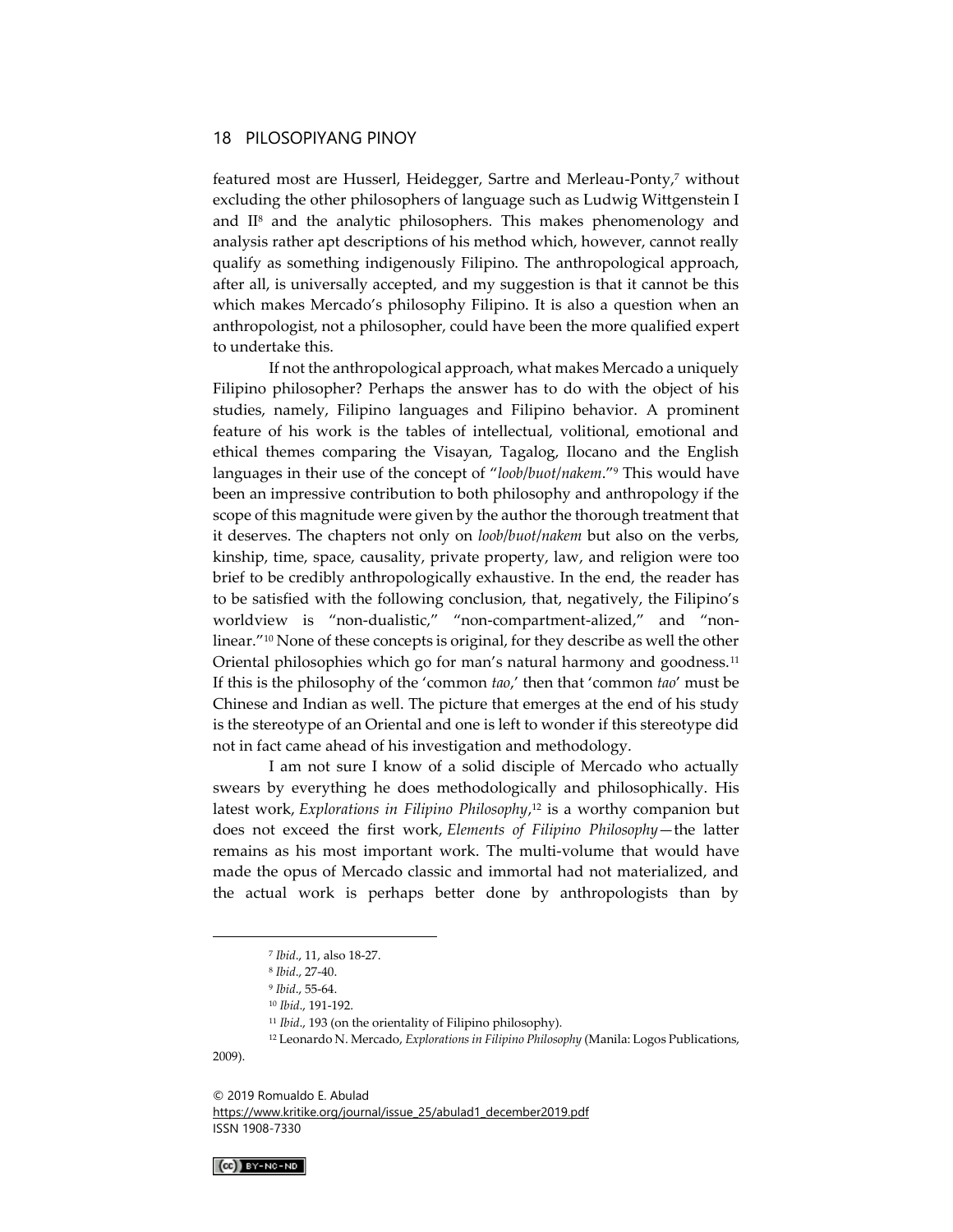philosophers. This does not mean, however, that the anthropological approach has no adherents among Filipino philosophers; indeed, Mercado remains the pioneer in this work for which he will be remembered. Let me now randomly go through some of our philosophers who, consciously or not, are using the method of anthropology.

I would like to give attention to another philosopher who, like Mercado, is a Catholic missionary. They are both my confreres,<sup>13</sup> but that's not the reason why I am here singling them out. The reason is rather that they have both done remarkably well in the field of scholarship which they have chosen to take part in. There is no doubt that, of the two, Dionisio Miranda is the more thorough and exhaustive writer, perhaps also the more articulate and original one. He makes no bones about his engagement with culture which he defines "in its most generic meaning as the conceptualizing of reality and responding to the same which persons learn as members of a social group."<sup>14</sup> Unlike Mercado, Miranda admits his "limited experience"<sup>15</sup> in the area of inculturation, which makes even more for the credibility of his project. "My own proposal for methodical inculturation in the area of philosophical and theological inculturation," he declares, "consists basically of a two-pronged approach to the culture issue. Those prongs are indigenization and contextualization."<sup>16</sup>

This makes Miranda's approach concrete and, despite his academic eloquence, never merely an armchair and ivory-tower intellectual exercise. He stays consistently on the level of his own understanding of inculturation, that it "cannot prescind from a discussion of concrete society that must ultimately undertake it. Inculturation is ultimately a discourse about society itself."<sup>17</sup> Interestingly, he considers it "imperative for inculturation to be selfconscious and critical of itself and its own projects."<sup>18</sup> And, in the case of the Philippines, he contends that "authentic inculturation cannot ignore the majority poor as its chief responsibility and resource."<sup>19</sup> Thus, Miranda wisely avers that inculturation "is not an abstract idea; it is a practical process that occurs in the concrete."<sup>20</sup> He situates his interest unambiguously in Filipino

<sup>15</sup> *Ibid*., 10.



<sup>13</sup> Editor's note: Abulad, Mercado, and Miranda are members of the *Societas Verbi Divini* (SVD).

<sup>14</sup> Dionisio M. Miranda, *Buting Pinoy: Probe Essays on Value as Filipino* (Manila: Divine Word Publications, 1992), 6. However, the biographical note on the back cover of the book says that he has been on the council of the SVD Philippine Central Province since 1987. The book must have been written, then, after that year, more than a decade after Mercado's *Elements* was first printed.

<sup>16</sup> *Ibid*.

<sup>17</sup> *Ibid*., 15.

<sup>18</sup> *Ibid*.

<sup>19</sup> *Ibid*., 16. <sup>20</sup> *Ibid*., 19.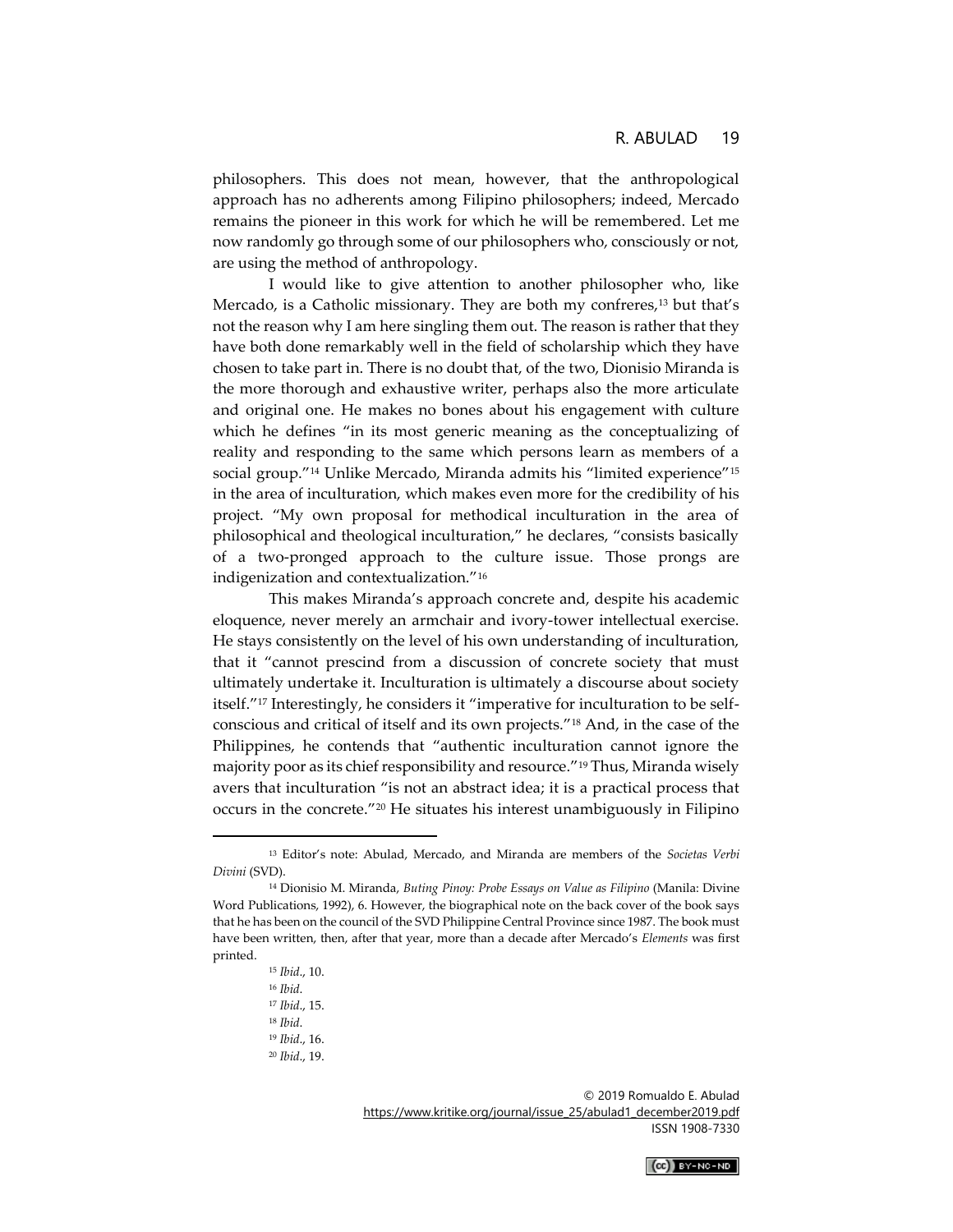culture with a particular professional focus on "the specific cultural processes and interactions … that bear on the field of ethics in both the philosophical and theological variants."<sup>21</sup> Still, he defines his area of engagement within "fundamental and/or general moral theology" and argues that there will always be a need too for theoreticians with long-term commitment "who will appear to have little immediate relevance."<sup>22</sup>

Where Miranda comes close, albeit unconsciously, to Mercado can be gleaned from the spirit of the following text:

> Culture, especially the indigenous, is as intimate as skin; it is not like a vestment that can be casually disrobed … But there is a change that is possible and desirable: it is to recover the original self and reshape it in more authentic ways. That is radicality in its true sense: to return to the roots of being and existence, to recover the originality of culture and the creativity of history.<sup>23</sup>

One can sense the same missionary zeal in the preoccupation of both philosophers of the Filipino culture, but Miranda is the one more clearly aware of the radicality of even a proposed Filipino theory which "is not to be merely one more conception whose only value lies in its local color or folkloristic aspects."<sup>24</sup>

In this small essay I cannot even attempt to cover the whole intent of Miranda's ambitious project. Enough to say that his inquiry attempts to cover socio-cultural data as the source of his notion of value. For him the philosophical question is: "what is implied in the notion of value culled from the social-cultural data?"<sup>25</sup> Interestingly, again sounding altogether like Mercado, he describes the first step of his approach to the philosophy of culture as "that of phenomenological description" whose task is "to delineate the basic constituent elements of Filipino morality."<sup>26</sup> This "phenomenological analysis" is then followed by "constructive analysis" on the ethos level and the "critical analysis" on the ethics level.<sup>27</sup> Somewhat like Mercado, he goes linguistic in what he calls the "search for a Tagalog name" for the English 'value,' thus describing his approach as "terminological-



<sup>21</sup> *Ibid*.

<sup>22</sup> *Ibid*., 20.

<sup>23</sup> *Ibid*., 22.

<sup>24</sup> *Ibid*., 23.

<sup>25</sup> *Ibid*., 36.

<sup>26</sup> *Ibid*., 37.

<sup>27</sup> *Ibid*., 37-39.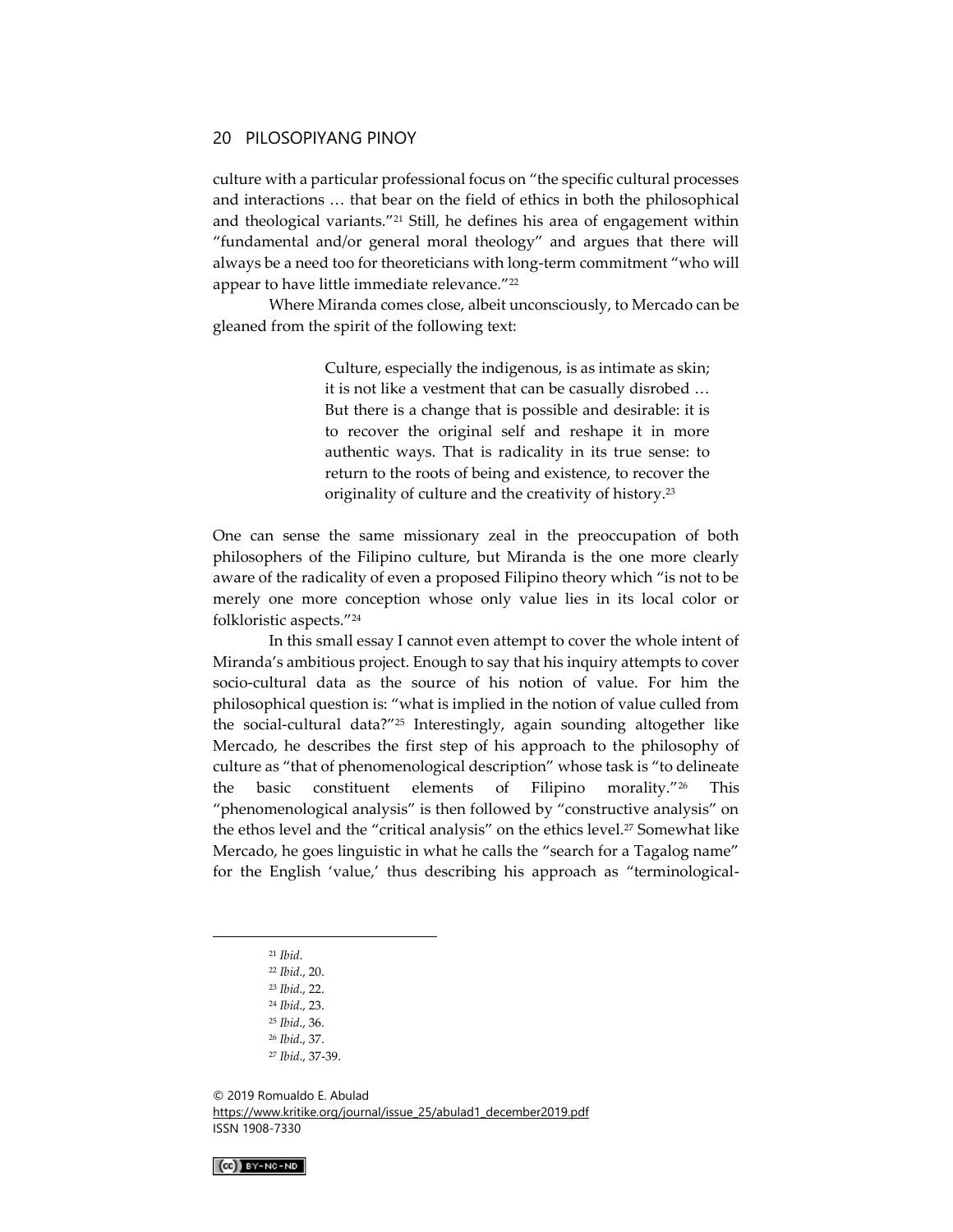conceptual" and "conceptual-terminological" to be completed in a more "dialectical approach" that eventually arrives at "*buting Pinoy*."<sup>28</sup>

*Loob* is a favorite concept of investigation among those who use the anthropological approach, granting of course its variants.<sup>29</sup> One book exclusively written on it is Albert E. Alejo's *Tao pô! Tulóy!*, subtitled *Isang Landas ng Pag-unawa sa Loob ng Tao*. <sup>30</sup> Written wholly in Tagalog, one of its revealing features is the chapter where he presents various writers on *loob*, which includes philosophers like Leonardo Mercado and Roque Ferriols, but mostly historians like Emmanuel Lacaba, Zeus Salazar, Reynaldo Ileto, and Vicente Rafael.<sup>31</sup> Alejo explains his title: "*Ang unang bahagi ay tinaguriang 'TAO PO!' dahil para tayong naghahanap ng landas patungo sa loob … Sa ikalawang bahagi, tila pinapayagan tayong makapasok sa loob kaya nga ang salubong sa atin ay 'TULOY!'*" <sup>32</sup> My surmise is he initially hopes to be able to complete the description of the *Filipino loob*, inside and out, and thus coming up finally with a definitive account of the Filipino identity. In the end, Alejo knows he succeeds in doing something less than that. "*Wala akong nalikhang depinisyon*."<sup>33</sup> He adds, "*Hindi ito, kung sa bagay, ang aking intensyon*." There seems to be a sense of frustration here, buoyed up only by his promise to himself that there are more works to come. "*Kaya't sa aking pananaw, ang paglitaw ng sanaysay na ito ay isa lamang pasinaya sa marami pang darating*."<sup>34</sup> It doesn't seem like this promise has been fulfilled, nor is this fact something we should deplore. I would rather take this seeming failure of Alejo's enterprise as precisely an essential part of his main contribution to Filipino philosophy, so that it becomes something which no one needs to undertake again. Perhaps without his being conscious of it, he is actually only repeating, albeit in an indigenous way, what even in the West spells a dead-end.

The *loob* is not really a Filipino discovery. It is equivalent to the Socratic self, as in "Know thyself!"<sup>35</sup> It is the Greek psyche, Aristotle's *anima* or soul which is the inner essence or form, the counterpart

<sup>© 2019</sup> Romualdo E. Abulad [https://www.kritike.org/journal/issue\\_25/abulad1\\_december2019.pdf](https://www.kritike.org/journal/issue_25/abulad1_december2019.pdf) ISSN 1908-7330



<sup>28</sup> *Ibid*., 48-59.

<sup>29</sup> For Mercado's discussion of "loob," see *Elements of Filipino Philosophy*, 53-71; also, *The Filipino Mind: Philippine Philosophical Studies II* (Manila: The Council for Research in Values and Philosophy and Divine Word Publications, 1994), 19-37. For Miranda, see *Buting Pinoy*, 124- 130.

<sup>30</sup> Albert E. Alejo, *Tao pô! Tuloy! Isang Landas ng Pag-unawa sa Loob ng Tao* (Quezon City: Ateneo de Manila University Office of Research and Publications, 1990).

<sup>31</sup> See *ibid*., Chapter 2.

<sup>32</sup> *Ibid.*, ix.

<sup>33</sup> *Ibid*., 117.

<sup>34</sup> *Ibid*., 116.

<sup>35</sup> Plato, *Phaedrus*, trans. by R. Hackforth, in *Plato: The Collected Dialogues*, ed. by Edith Hamilton and Huntington Cairns (New Jersey: Princeton University Press, 1973), 230a.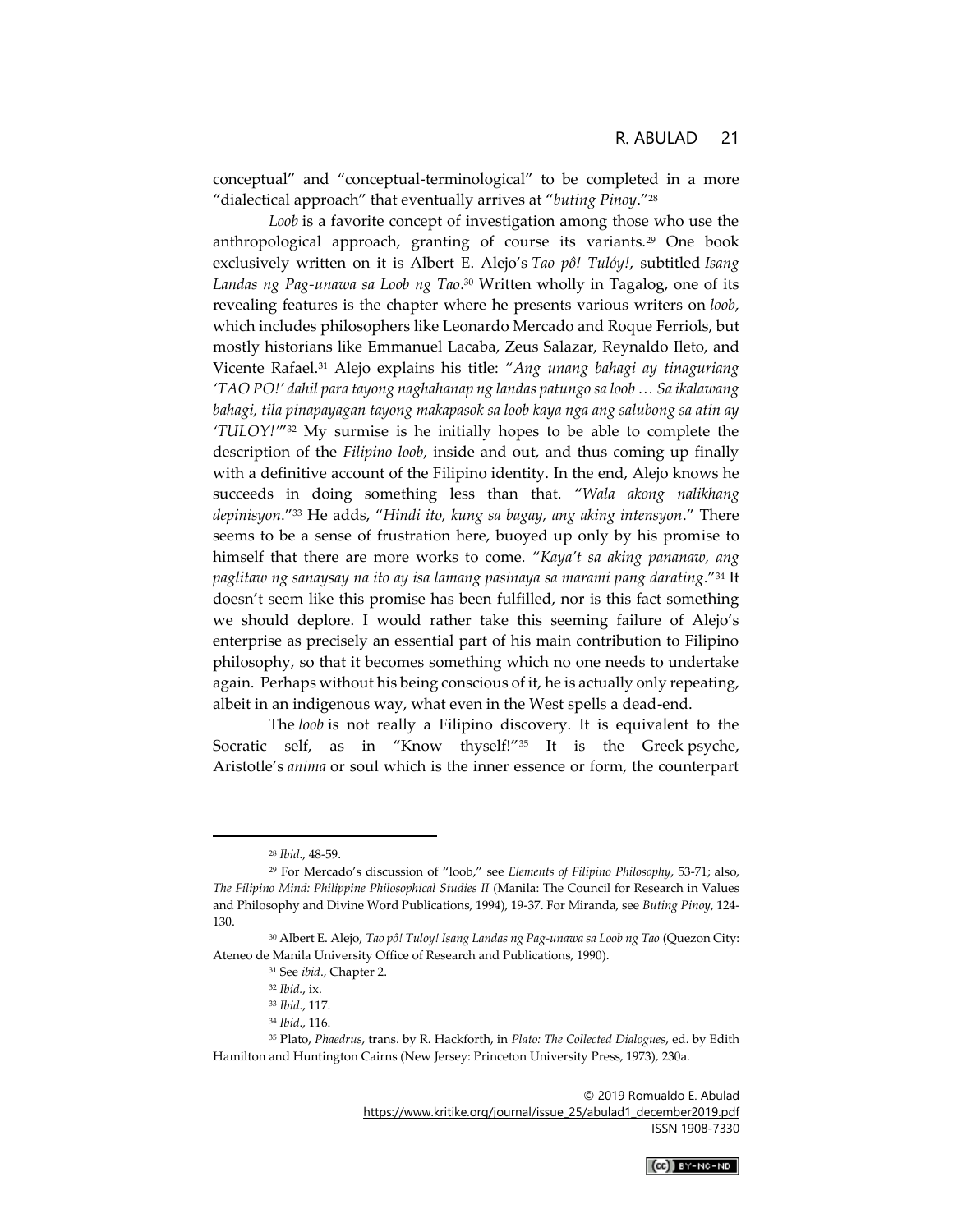of the external body or matter.<sup>36</sup> This is also the *Geist* of German Idealism culminating in the Absolute Spirit after its long and laborious journey which Hegel calls its phenomenology.<sup>37</sup> One might say that Hegel is more successful than Alejo in that at least the former was able to construct what could be described as the greatest system ever conceived by the Mind. However, we all know that this Absolute of Hegel is precisely the model for the metanarrative which later philosophers would love to explode and deconstruct.<sup>38</sup> Moreover, the fact that Alejo discovers in the end the emptiness of the *loob* he wants to explore is most likely indicative of his captivity, perhaps unconscious, in the dualism normally attributed to Western philosophy between external and internal, object and subject, contents and thoughts. We're here back to the Cartesian tension between mind and body, of course with a flavor that is Alejo's own.

One should not take this critique of Alejo as pejorative. That I compare his achievement to such greats as Socrates, Descartes and Hegel is enough to prove that I don't mean to hurt anyone's philosophical project. Philosophy, like any other academic discipline, thrives on the criticisms of those within the circle of our profession. We challenge each other until we are able to see the light of day for the work we wish to leave behind.

Another Filipino philosopher whom I would count, along with Mercado, Miranda and even Alejo, as mainly anthropological is Rolando Gripaldo. This is not to mean that they are doing exactly the same work. Gripaldo will revolt against any insinuation to that effect; he would cringe at the thought of being placed side by side with, say, Mercado and Timbreza. He admits that a "cultural rethinking of Filipino philosophy is important, but it should be a philosophical reflection of our existing culture as a whole or of our individual cultural traits."<sup>39</sup> This is the sense in which we take him to fall under our anthropological label; I don't mean much more. He would rather take the meaning of Filipino philosophy, with his own presumably as an example, as something profound and substantial. "The important thing in philosophizing," he says, "is not simply tangential philosophical reflections

[https://www.kritike.org/journal/issue\\_25/abulad1\\_december2019.pdf](https://www.kritike.org/journal/issue_25/abulad1_december2019.pdf) ISSN 1908-7330



<sup>36</sup> Aristotle's theory of hylemorphism is found in *De Anima*, trans. J.A. Smith, in *The Basic Works of Aristotle*, ed. by Richard McKeon (New York: Random House, 1941), 412b10-13.

<sup>&</sup>lt;sup>37</sup> Hegel describes the phenomenology of mind or the 'gradual development of knowing' as a "long and laborious journey (that) must be undertaken." See G.W.F. Hegel, *Phenomenology of Mind*, trans. by J.B. Baillie (New York: Harper & Row, 1967), 88.

<sup>38</sup> See Jean-Francoiş Lyotard's postmodern critique of metanarratives in *The Postmodern Condition: A Report on Knowledge*, trans. by Beoff Bennington and Brian Massumi (Minneapolis: University of Minnesota Press, 1993). See also Jacques Derrida's famous theory of deconstructionism, for instance in *Margins of Philosophy*, trans. by Alan Blass (Brighton, Sussex: The Harvester Press, 1982).

<sup>39</sup> Rolando M. Gripaldo, *The Making of a Filipino Philosopher and Other Essays* (Mandaluyong City: National Book Store, 2009), 70.

<sup>© 2019</sup> Romualdo E. Abulad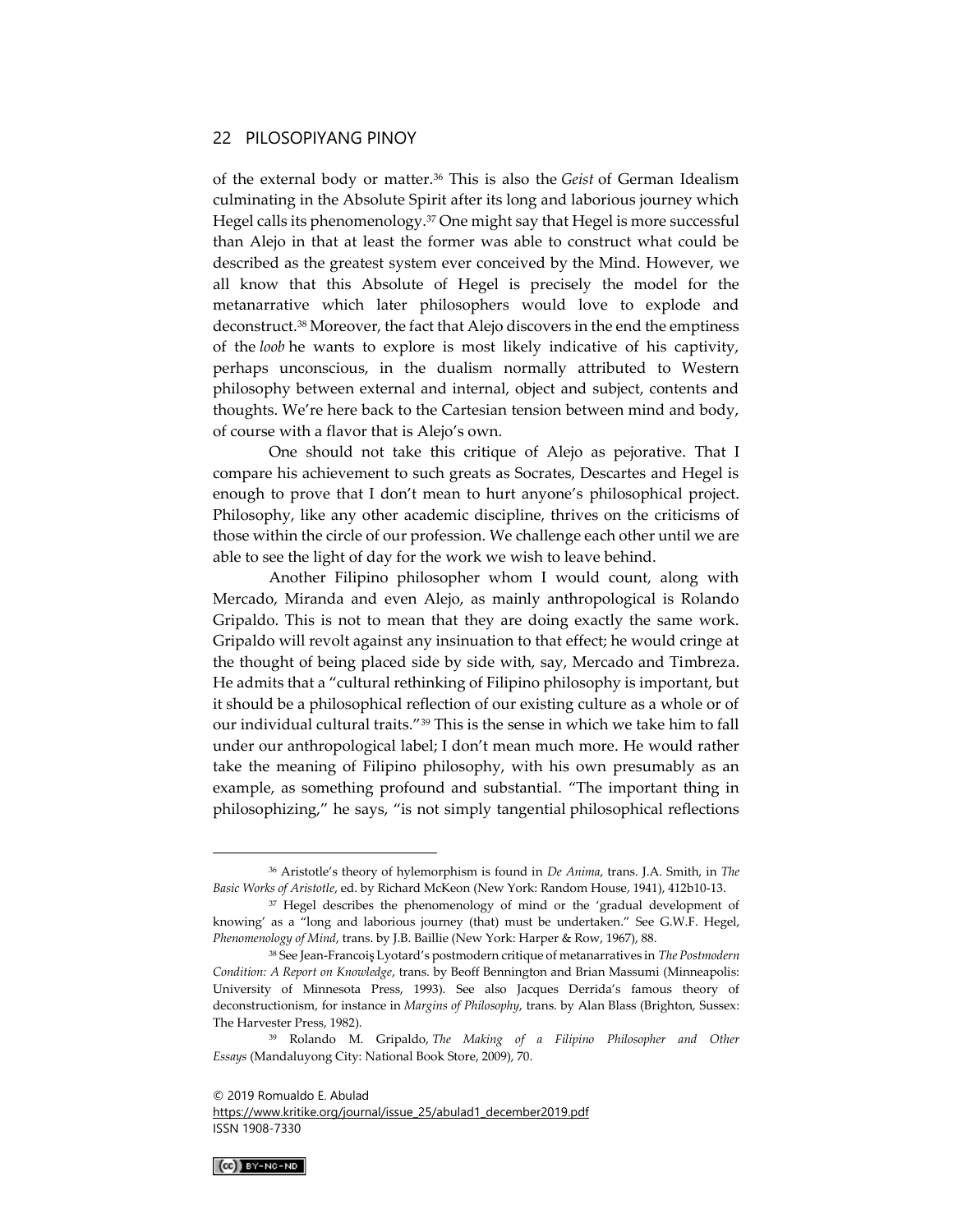but substantial philosophical innovativeness that could have ramifications in the philosophical world."<sup>40</sup> "What we need are philosophical innovations that are distinctively the product of profound philosophical minds, something that will separate one's thoughts from the thoughts of others before him or her," Gripaldo continues, "and I think this is one of the great challenges of a would-be Filipino philosopher."<sup>41</sup> He thinks that we need already "to graduate from (the) kind of piecemeal analysis" which our country's thinkers are wont to indulge in.

Gripaldo justifies his own philosophical training. "My background in Western philosophy and my studies in Oriental philosophy were enough training and material to know what to look for in the writings of Filipino thinkers," is how he judges himself. "Moreover," he says, "a good working background on Western and Eastern thought is also generally important in becoming a world-class philosopher."<sup>42</sup> "Do I have a philosophy of my own?," he asks. "The answer is affirmative," and he dares to answer his own question, admitting simultaneously however that "I have not yet written it in one book." He continues to promise, "in due time, I intend to write a volume or two about my own comprehensive systematic philosophy. After all, our task is to make ourselves philosophers, not just teachers or scholars of philosophy."<sup>43</sup> When I read this, I could not help being reminded of another great teacher, Confucius, who said something opposite to what has just been said by Gripaldo: "I transmit but do not create. I believe in and love the ancients."<sup>44</sup> "A man who reviews the old so as to find out the new is qualified to teach others."<sup>45</sup>

Gripaldo dreams "to situate Filipino philosophy in world history"<sup>46</sup> and sadly takes note that our making a dint in world philosophy circles "is virtually zero."<sup>47</sup> "In the World Congress on Mulla Sadra held in Tehran in 1999, I was the only Filipino there who read a paper on the theory of speech acts," Gripaldo laments, "I was the only Filipino who presented a paper in the American Philosophical Association Conference held in December 2006 in Washington, D.C."<sup>48</sup> One wonders whether it was his trip beyond Greece which made Plato such a great philosopher.



<sup>40</sup> *Ibid.*, 60.

<sup>41</sup> *Ibid.*, 70.

<sup>42</sup> *Ibid*., 73.

<sup>43</sup> *Ibid.*

<sup>44</sup> Confucius, *The Analects*, trans. by Wing-tsit Chan, in *A Source Book in Chinese Philosophy* (Princeton, New Jersey: Princeton University Press), 7:1.

<sup>45</sup> *Ibid*., 2:11.

<sup>46</sup> Gripaldo, *The Making of a Filipino Philosopher and Other Essays*, 73.

<sup>47</sup> *Ibid.*, 74.

<sup>48</sup> *Ibid.*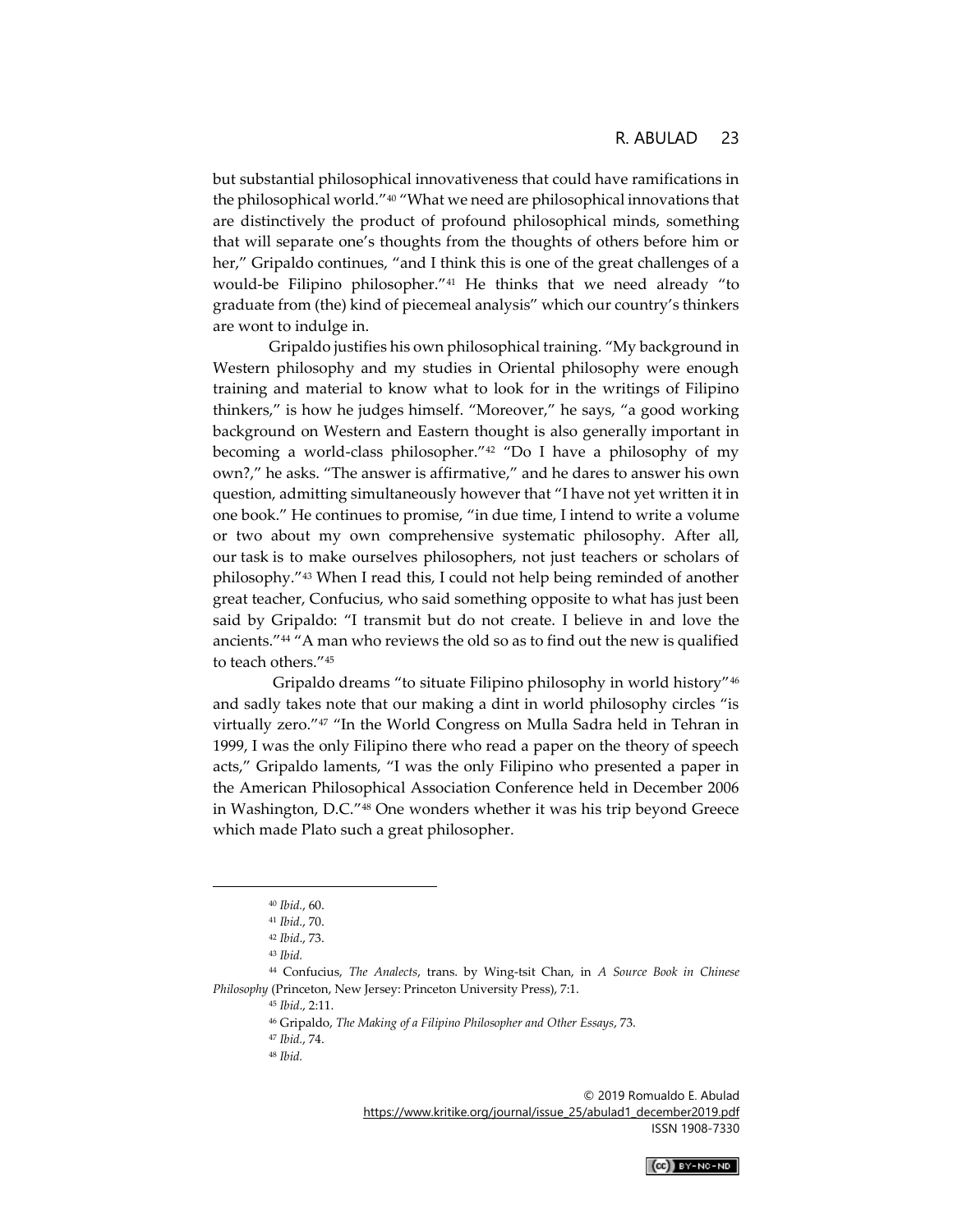Perhaps still the best work of Gripaldo is his early work, *Circumstantialism* (1977).<sup>49</sup> But this little work has for its thesis clearly articulated already on its first page, and the rest of the booklet says nothing much more.

> What will be demonstrated in this essay is the thesis that the alleged free choice is not free at all in that there are always some subtle influencing factors or reasons which determine, in the sense of giving direction or tendency to, the choice … of the individual such that this choice stands out as the only alternative fitting or appropriate in that situation.<sup>50</sup>

This variant of the philosophy of determinism is what Gripaldo calls "situational determinism" or, as the title of his booklet calls it, "circumstantialism." It is "something like a hybrid between the ethical and the psychological types of determinism."<sup>51</sup> "It is by virtue of the complex reasons for the choosing act that the best in the situation relative to the agent's values or purposes is laid bare."<sup>52</sup> There is certainly nothing yet here which can pass the requirements Gripaldo lays down for a great Filipino philosophy. Although we have here something more than a 'piecemeal analysis,' it does seem that we will have to wait for more uncertain years before we will see the promised great work on paper. It is probably this circumstantialism of Gripaldo that allows for his contextualization of Filipino philosophy. He is conscious of his coming from the signposts of his contemporaries, but also from those of the great Filipino personalities illustrated on the cover of his 2009 collection of essays, *The Making of a Filipino Philosopher and Other Essays*. His message is well-taken, but it remains anybody's guess whether the great work will or can be written after all.<sup>53</sup>

Florentino Timbreza is another Filipino philosopher who is trying hard to deserve the title while sourcing materials from all sorts of influences, Eastern and Western. Many of his works are also articulated in Tagalog, the main local language. He has this to say:

> *Hindi lamang ang mga dayuhan – ang mga Griyego, Amerikano, Intsik o Kastila ang may karanasan. Ang lahing*

1977).

© 2019 Romualdo E. Abulad

[https://www.kritike.org/journal/issue\\_25/abulad1\\_december2019.pdf](https://www.kritike.org/journal/issue_25/abulad1_december2019.pdf) ISSN 1908-7330



<sup>49</sup> Rolando M. Gripaldo, *Circumstantialism* (Dumaguete City: Silliman University Press,

<sup>50</sup> *Ibid*., 11.

<sup>51</sup> *Ibid.*, 112.

<sup>52</sup> *Ibid*.

<sup>53</sup> Editor's note: Gripaldo died in 2017.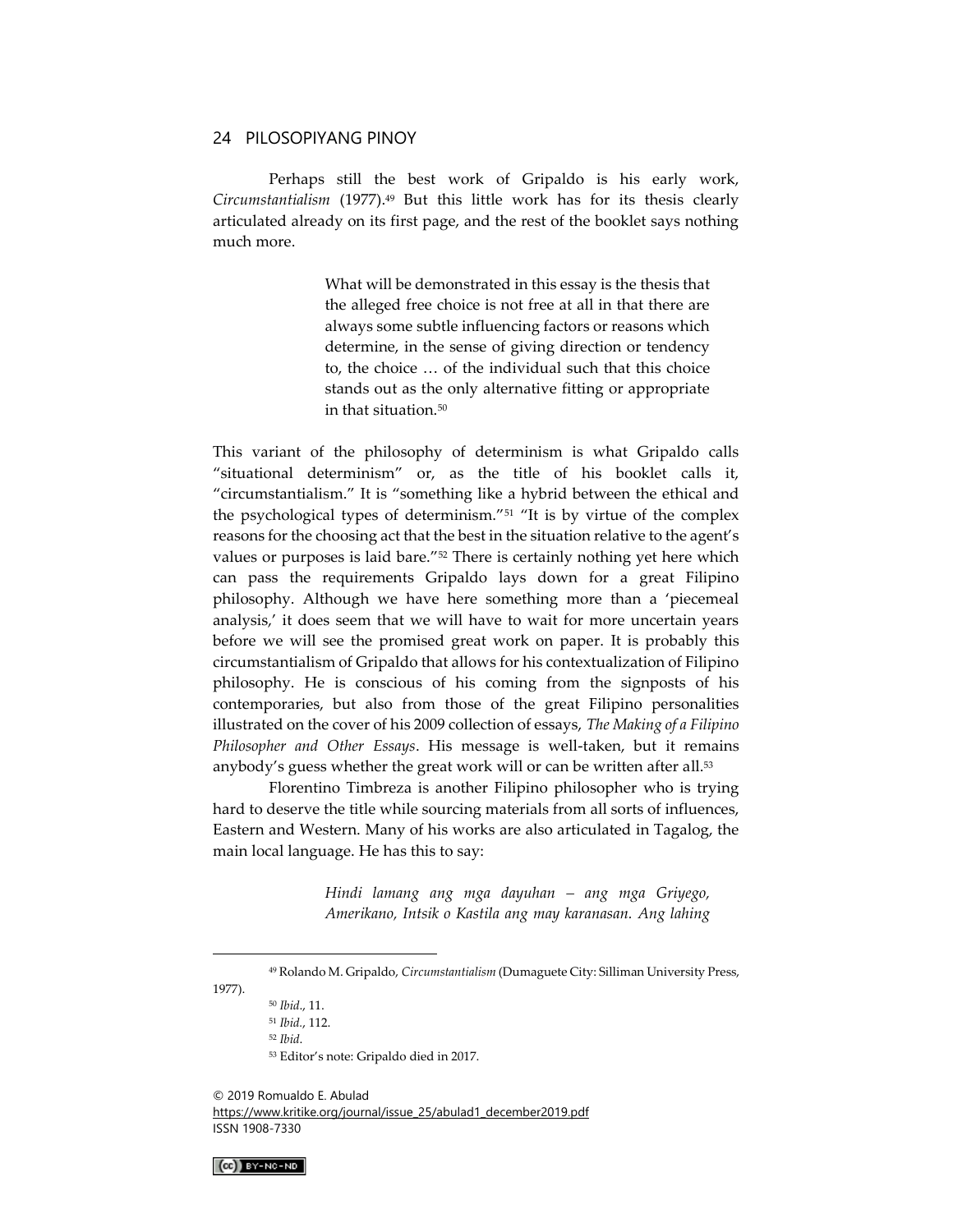*Kayumanggi ay may natatanging karanasan din na singyaman at singdakila nga karanasan ng ibang mga lahi. Isa pa, kung ang pilosopiya ay nababatay sa mga pandaigdigang pananaw na angat sa tunay na karanasan sa buhay, pinatutunayan nito na mayroong pilosopiyang Pilipino, sapagkat mayroon din namang natatangi't katutubong pag-iisip at mga pandaigdigang pananaw ng mga Pilipino na batay sa likas nilang karanasan sa buhay.<sup>54</sup>*

It is this attempt to draw a universal philosophy from the particular and specific experiences of the Filipinos which makes Timbreza a philosopher using the anthropological approach. To Gripaldo, this might be 'piecemeal' and, like in Mercado's case, the voluminous and thorough treatment of the subject has yet to see the light of day. What, in fact, Timbreza would like to do is as follows:

> *… sinikap na pinagsama-sama, pinag-ugnay-ugnay at pinagtugma-tugma ang mga salawikain at mga kasabihan ng mga mamamayang naninirahan sa mga pangunahing pook ng kapuluan: Tagalog, Ilokano, Ivatan, Pampanggao, Bisaya, Tiruray, Tausug, Maranao, Maguindanao, Aklano, Bukidnon, Subuanon, Zambaleno, Romblomanon, Kinaray-a, Waray, Kalinga-Banao.<sup>55</sup>*

Each chapter is supposed to do that on a particular area supposedly an element of the Filipino consciousness, the "diwang Pilipino." That's a tall order, and a short 148-page work cannot be expected to satisfy the ambitious goal, perhaps more appropriately for an anthropologist than for a philosopher.

Perhaps an even better work of Timbreza is the one produced by De La Salle University in 1999 before his retirement as a teacher there, appropriately titled *Intelektwalisasyon ng Pilosopiyang Filipino*. He minces no words about his expectation of ourselves as Filipino philosophers:

> *Dapat tayong mag-isip ng sarili nating pag-iisip at hindi ang pag-iisip ng iba. Tayo ay mamilosopiya ng sarili nating pilosopiya at hindi ang pilosopiya ng ibang lahi. Sinumang namimilosopiya sa pamamagitan ng pilosopiya ng ibang tao ay walang sariling pilosopiya. Sinumang nasisiyahan na mag-*



<sup>54</sup> Florentino T. Timbreza, *Pilosopiyang Pilipino* (Manila: Rex Book Store, 1982), 2. <sup>55</sup> *Ibid*., 8.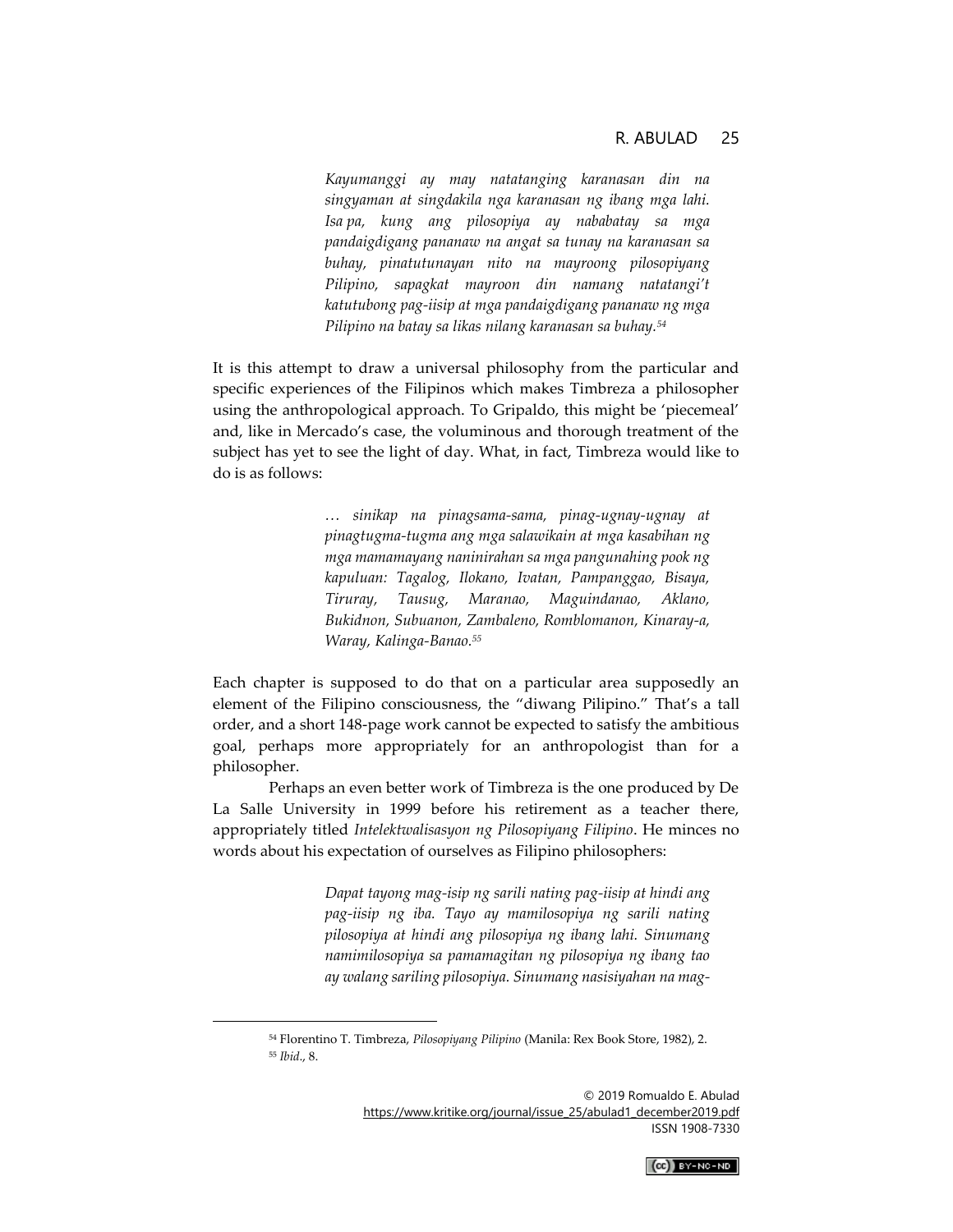*isip sa pamamagitan ng pag-iisip ng iba ay salat sa sariling pag-iisip.<sup>56</sup>*

This is what he calls his "challenge" (*hamon*) to his fellow philosophers.

*Hanggang kailan tayo mananatiling bilanggo ng pag-iisip ng iba? Bakit hindi natin gamitin an gating sariling pag-iisip? Bakit pa tayo paaalipin sa pilosopiya ng ibang tao samantalang kaya naman nating mamilosopiya sa ating sarili mismo? Ito ang pangalawang hamon ng librong ito sa bawat Filipino na mayroong wagas na pagmamahal sa kanyang tunay na pagkatao.<sup>57</sup>*

It is in response to this challenge that he proposes the "intellectualization of Filipino philosophy." This intellectualization process of Filipino philosophy goes through five phases: "(1) pagsasalin, (2) konseptwalisasyon, (3) interpretasyon o pagpapakahulugan, (4) paghahambing, at (5) repleksyon o pagmumuni."<sup>58</sup> For a philosopher who seems to be aiming at something purely indigenous, Timbreza is unabashedly coming from a translation and a re-conceptualization of the Chinese philosopher, Lao Tzu. He ends up comparing Lao Tzu's wise sayings with those of the Ilokano, Tagalog, Ilonggo, Cebuano, Tausug, Tiruray, Pampanggo, Boholano, Ivatan, Maguindanao and Maranao.<sup>59</sup> For this purpose, his 230 pages cannot be said to be sufficiently long enough; it remains, in Gripaldo's vocabulary, 'piecemeal.'

The setback of the anthropological approach for a philosopher is the fact that it might as well have been undertaken by professional anthropologists themselves, not by philosophers. Claude Levi-Strauss is a case in point of a trained anthropologist who is so good at his craft that he inevitably finds his way back to its philosophical source.<sup>60</sup> It is philosophy

[https://www.kritike.org/journal/issue\\_25/abulad1\\_december2019.pdf](https://www.kritike.org/journal/issue_25/abulad1_december2019.pdf) ISSN 1908-7330



<sup>56</sup> Florentino T. Timbreza, *Intelektwalisasyon ng Pilosoiyang Filipino* (Manila: De La Salle University Press, Inc., 1999), xi.

<sup>57</sup> *Ibid.*, xii.

<sup>58</sup> *Ibid*., 3.

<sup>59</sup> *Ibid*., e.g. 31-33, 46-48, and so on. Each chapter follows this methodology, which is really no different from the methodology used in *Pilosopiyang Pilipino.* The same criticism may be therefore be labeled on this new work.

<sup>60</sup> Claude Levi-Strauss's rigorous anthropological writings are saturated through and through with philosophic discipline, he writes: "But what confers upon kinship its socio-cultural character is not what it retains from nature, but, rather, the essential way in which it diverges from nature. A kinship system does not consist in the objective ties of descent or consanguinity between individuals. *It exists only in human consciousness; it is an arbitrary system of representations, not the spontaneous development of a real situation." Structural Anthropology*, trans. by Claire

<sup>© 2019</sup> Romualdo E. Abulad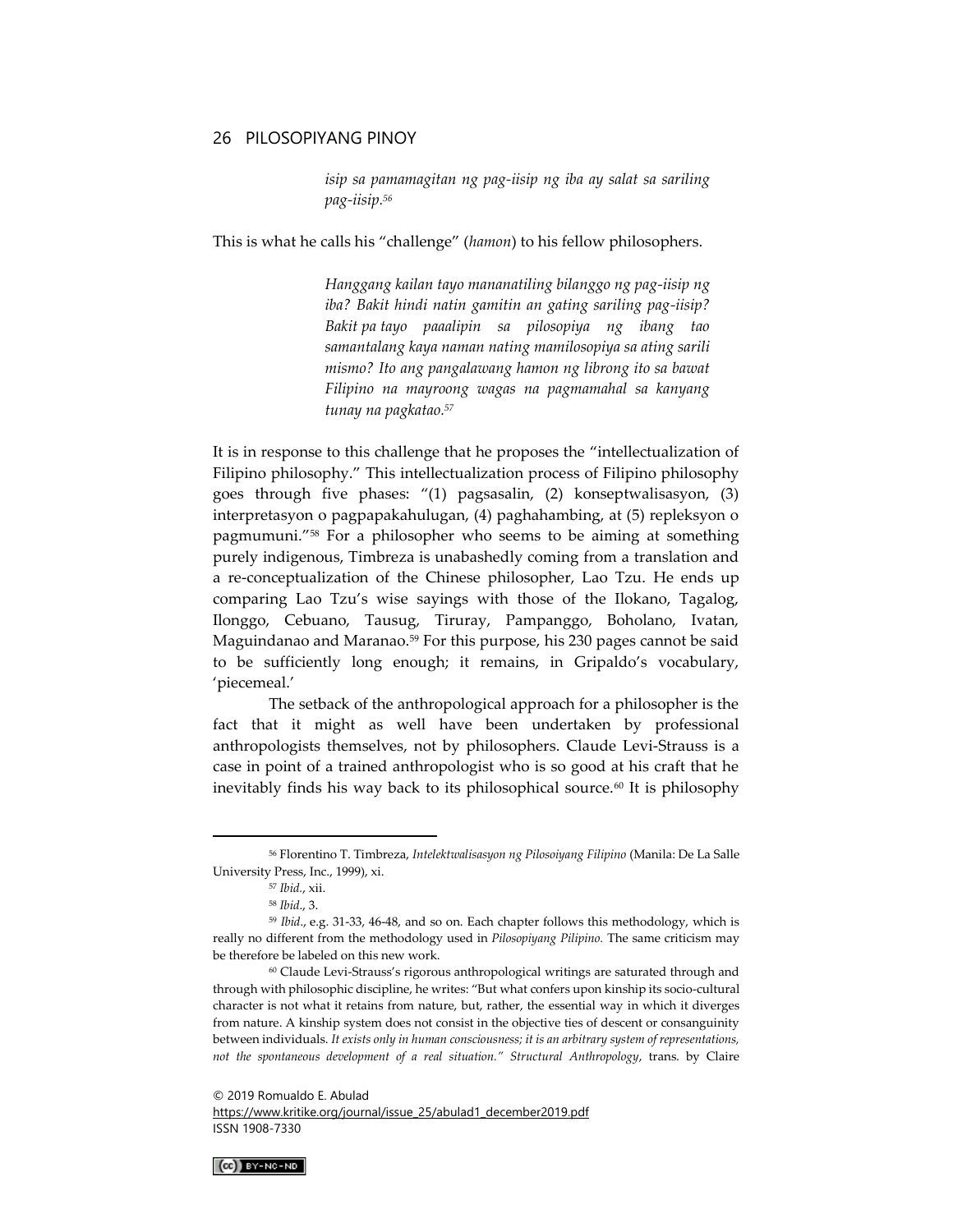that gives depth to his anthropology, but a philosophy which is not conscious of itself, conscious only of the fact that it is trying to break as profoundly as possible through the surface of kinship and other social relationships. This requires meticulous description of the phenomena under study, which is why Levi-Strauss' works can at times be technical and laborious, if not voluminous.

Perhaps the anthropological approach, called by Gripaldo the cultural approach, $61$  should better left to trained anthropologists. What a number of our Filipino philosophers are trying to do shows somewhat frustrated efforts to hurry into profound conclusions on the basis of random and rambling empirical data. The upside of it is that it becomes clear thereby that anthropology, like all the other sciences, hide philosophical underpinnings, without which a scientific or cultural insight rings hollow, if not shallow. Anthropology needs philosophy if it is to show any amount of rigorous discipline and insight. But all this should not be construed as meaning that philosophers can dabble in anthropology as well as anthropologists themselves. Yet, the combination is profound, but its masterpiece is yet to be written by a Filipino philosopher.

Perhaps the fate of some brilliant colleagues of ours in San Beda can teach us a lesson or two about the appropriate place of cultural and anthropological scholarship in the academic scheme of things. It might well be reasonable, after all, that such bright proponents as F.P.A. Demeterio and his group had to see the closure of their department and their eventual relocation in the area of Philippine Studies of the De La Salle University.

What seems to be the present state of affairs is not necessarily tantamount to the demise of the anthropological or cultural approach, whose first great work in philosophy we might not yet have seen. But, after all that has so far been said and done, it can certainly safely be said already that this is not the only way, perhaps not even the best way, of doing Filipino philosophy. Perhaps, I dare to say, it might not even be a wrong strategy to consciously do Filipino philosophy, but only as a way of reviewing what so far our Filipino philosophers have done and assessing whether there has been anything substantial that has already come out of their effort. Even this might not be too wise to undertake yet, since we are still too close to our writers to



Jacobson and Brooke Grundfest Schoepf (New York: Doubleday & Company, Inc., 1967), 48-49, emphasis mine.

<sup>61</sup> Gripaldo, *Making of a Filipino Philosopher*, 1-8, also 41-42. At one point, Gripaldo minces no words and asserts that "When I speak of *Filipino philosophy,* I do not mean the approach used by Leonardo Mercado and Florentino Timbreza, which I call the 'cultural approach' or 'Filipino ethnophilosophy' in that they attempted to extract, as it were, the philosophical underpinnings or presuppositions of a people's culture as culled from their languages, folksongs, folk literature, folk sayings, and so on." *The Making of a Filipino Philosopher*, 63.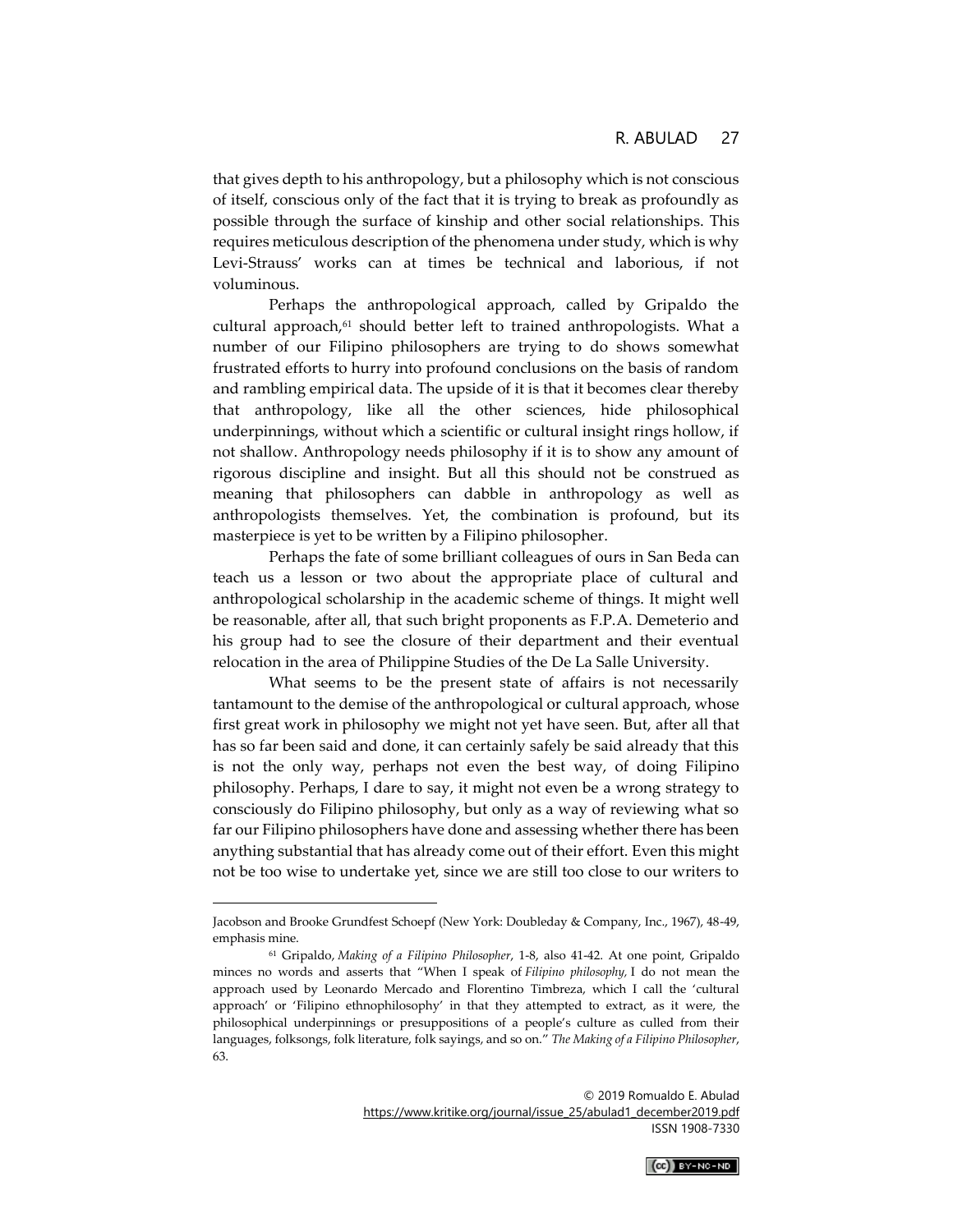be in a position to make an objective and accurate judgment of ourselves. I suggest that the best strategy is still not to indulge in any strategy at all, but simply to philosophize as one is inspired to do, without the thought that how one does it is the only way of doing Filipino philosophy. For, after all, as Quito would often say during her time, philosophy knows neither gender nor nationality, neither chronology nor religion. Her open-mindedness is legendary. Let me quote her here lengthily, for it seems to me that this philosopher, who was brightest light of her generation, can still be arguably considered as unsurpassed in many ways. In her "Homage to Jean-Paul Sartre," she has this to say:

> My guideline in the study of philosophy has always been to render to every philosopher the widest possible benevolence of interpretation … I have made openmindedness a sine qua non of philosophical research, and I contend, as a matter of creed, that there is no philosophical system that is completely wrong, hence to be summarily condemned, nor is there one that is completely right and therefore to be totally accepted.<sup>62</sup>

In "A New Concept of Philosophy," she is unambiguous: "Philosophy should have no color, no religious affiliation … Philosophy should be a free science that seeks its own paths."<sup>63</sup> In writing "Three Women Philosophers," she aims "to prove that the mind has no sex or gender, and that sound thinking can originate from anyone, male or female."<sup>64</sup>

Perhaps the best articulation of Quito's concept of philosophy is the one she gave as her inaugural address in the University of Sto. Tomas for the academic year 1967-68, part of which reads:

> If I were to be asked to define philosophy, I must answer that I cannot. Philosophy is undefinable, i.e., it knows no limits just as the human mind knows no boundaries in its search for the rational explanation of reality and of man himself. No formula can ever exhaust the meaning of philosophy: all speculations about it have their own

<sup>© 2019</sup> Romualdo E. Abulad [https://www.kritike.org/journal/issue\\_25/abulad1\\_december2019.pdf](https://www.kritike.org/journal/issue_25/abulad1_december2019.pdf) ISSN 1908-7330



<sup>62</sup> Emerita S. Quito, *A Life of Philosophy: Festschrift in honor of Emerita S. Quito* (Manila: De La Salle University Press, 1990), 622. This festschrift contains all the works of Quito and remains as the most monumental philosophical volume in the country. See also page 8, where she contends that "there is no philosophical system that is completely wrong, hence to be summarily condemned, nor is there one that is completely right and therefore to be totally accepted."

<sup>63</sup> *Ibid*., 10. <sup>64</sup> *Ibid.*, 651.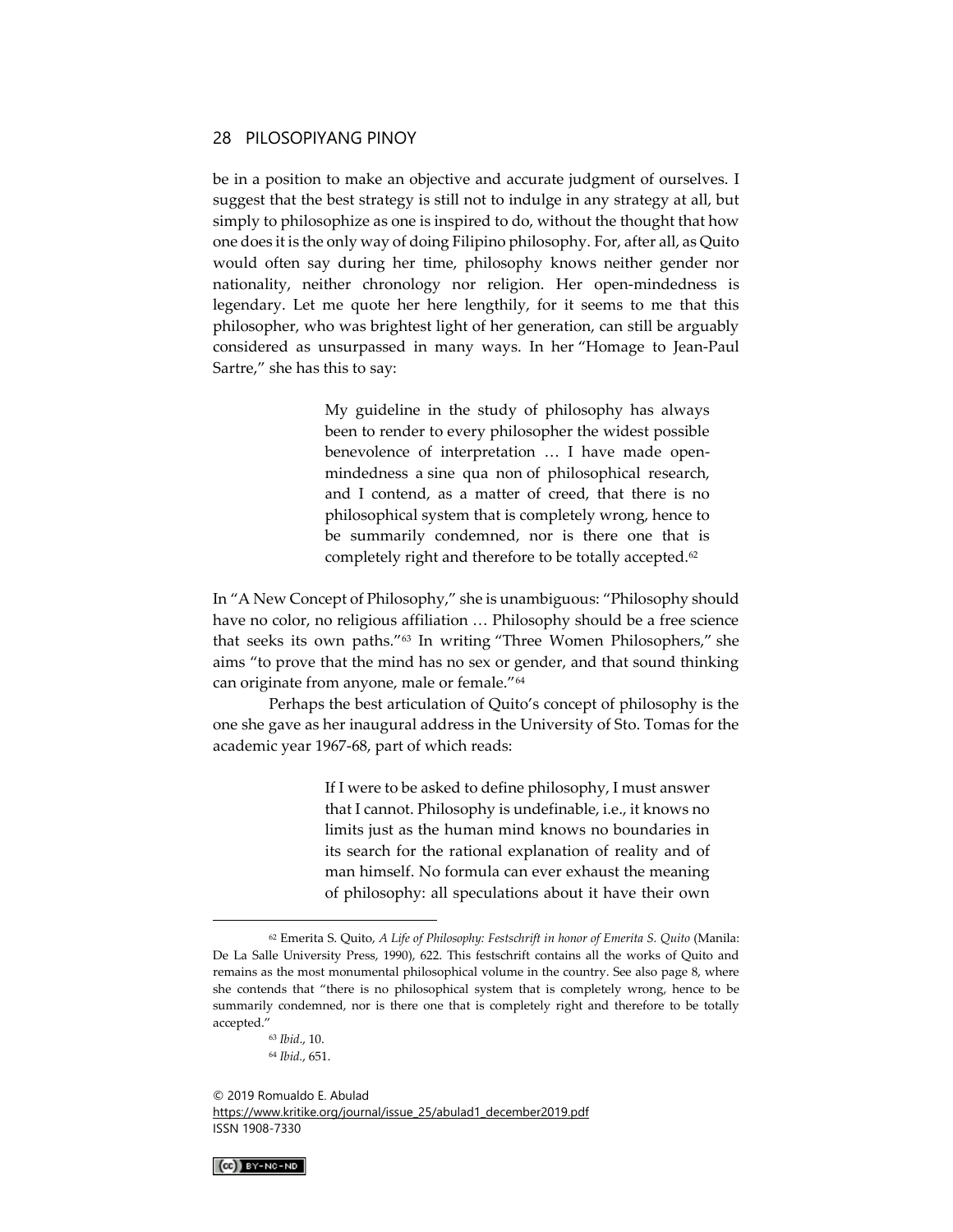value and truth. We can only delve into philosophy by actually experiencing it. The best we can manage, therefore, by way of an answer to the question of what is philosophy is to give a philosophizing one: Philosophy is a discipline where the questions are more important than the answers and every answer becomes a new question.<sup>65</sup>

This attitude of Quito is what explains her open-minded approach to philosophy. For her, philosophy "is necessarily a never ending quest" as well as "a private, personal one."<sup>66</sup> Thus, "answers cannot be formulated in articles of faith" and are "never meant to be dogmatic or catechetical," for they always "leave a margin for dissension and interpretation."<sup>67</sup> "Philosophy is not a closed science where questions have been answered for all time," Quito says, "It should not stop the work of successive generations but should rather encourage it by orienting itself towards the future."<sup>68</sup> She is of the opinion that "until we learn to assume an open attitude in regard to new philosophical doctrines, we have not yet arrived at philosophical maturity."<sup>69</sup>

The fecundity of such a philosophical stance is shown by Quito's intellectual flexibility. In the "Introduction" to her *Festschrift* I took note of something which may be said to be in favor of her open and historically based approach. "It is, in a word, Filipino. Whereas Indians naturally show preference for Indian thought and Frenchmen for French thought, Filipinos are prone to adjust easily to varied, even contradictory, schools of philosophy."<sup>70</sup> I traced this historically to the fact that, culturally speaking, unlike India or China (for example), we are a nation without solid tradition. "Is this a state of affairs that one should deplore? Sure enough, we might consider this predicament a weakness, but second thoughts could reveal it as a blessing and a strength. Of all peoples, we are in the best position to start anew from scratch, and in philosophy this could prove to be a fortune rather than a curse,"<sup>71</sup> I said.

Socrates is the philosopher's philosopher mainly because he knows that he does not know. This learned ignorance was applied to all classical thought about two millennia later by René Descartes who smartly responded to the skeptical climate of his time with his unrelenting methodic universal

<sup>70</sup> See Romualdo E. Abulad, Introduction to Quito, *A Life of Philosophy: Festschrift in honor of Emerita S. Quito*.

<sup>71</sup> *Ibid*.



<sup>65</sup> *Ibid*., 7.

<sup>66</sup> *Ibid.*

<sup>67</sup> *Ibid.*

<sup>68</sup> *Ibid*., 8.

<sup>69</sup> *Ibid*.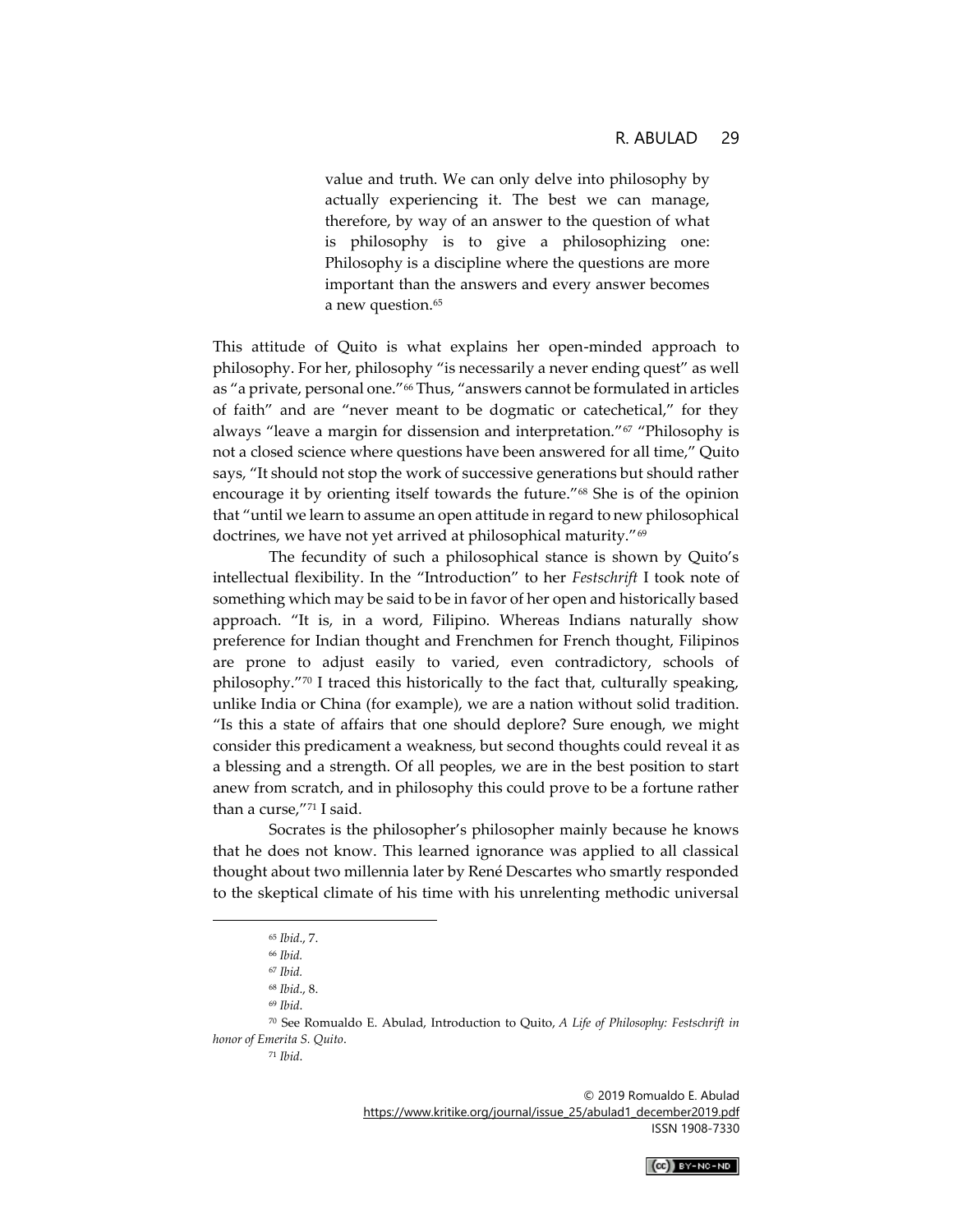doubt. This was consciously repeated two thousand years thereafter by Edmund Husserl who consciously preceded his phenomenology with the universal *epoche*, all in an attempt to establish that crucial beginning which would destine all succeeding knowledge as indubitably certain. Even that philosophy, certain though it might be, continues to bear traces of that presence which makes contemporary deconstruction possible. Postmodernism has at last found the key that would completely secure the foundationless and groundless knowledge whose unpredictable insights are boundless and limitless.

By his very nature, the Filipino is without roots. The anthropological effort, which provides one major task of contemporary philosophy in our country, must be pursued, but it remains true that, until now, the archaeological findings have been somewhat ridiculously magnified, revealing fossils that do not have<sup>72</sup> too much substance yet. The worse about the anthropological approach is that it tends to arrogate unto itself the truth about the Filipino mind, thus excluding or at least debasing other so-called merely expository, descriptive, or non-anthropological philosophies. And these others are, so to speak, legion. Ateneo's legendary preoccupation with phenomenology and existentialism must have now produced a library that includes such bright academics as Roque Ferriols, Ramon Reyes, Leo Garcia, Manuel Dy, Tomas Rosario, Ranier Ibana, and Albert Alejo. The University of Sto. Tomas and De La Salle University have seen an overlap of prestige in the likes of Emerita S. Quito, Claro Ceniza, Alfredo Co, Paolo Bolaños, and Florentino Timbreza. And let's not demean our very own Cebuano institution, the University of San Carlos, which has been the home of the SVDs Leonardo Estioko, Quintin Terrenal, Florencio Lagura and Raymun Festin, as well as contemporary non-SVDs like Amosa Velez, Rosario Espina and Ryan Urbano. This list is far from complete and exhaustive, but only because I am not cognizant of what's going on everywhere, not even in the other academic institutions, such as UP and Silliman. However, the likes of the ones I've randomly mentioned would have to be excluded if the anthropological approach would be declared as the sole legitimate method for the creation of a Filipino philosophy. I would not go for such a proposition; I'd prefer Quito's prescription of open-mindedness.

It is with much ease that we understand the spirit of postmodernity precisely because of our lack of rootedness, or perhaps more accurately the meagerness of our roots. There is nothing to be ashamed of in the historical fact that we do not have a tradition as immensely rich as, say, China and India. We are not China or India, nor Greece or Rome, nor Germany or France,

[https://www.kritike.org/journal/issue\\_25/abulad1\\_december2019.pdf](https://www.kritike.org/journal/issue_25/abulad1_december2019.pdf) ISSN 1908-7330



<sup>72</sup> Editor's note: In the original manuscript, the author wrote, "with not" which we have replaced here with "do not have" for clarity.

<sup>© 2019</sup> Romualdo E. Abulad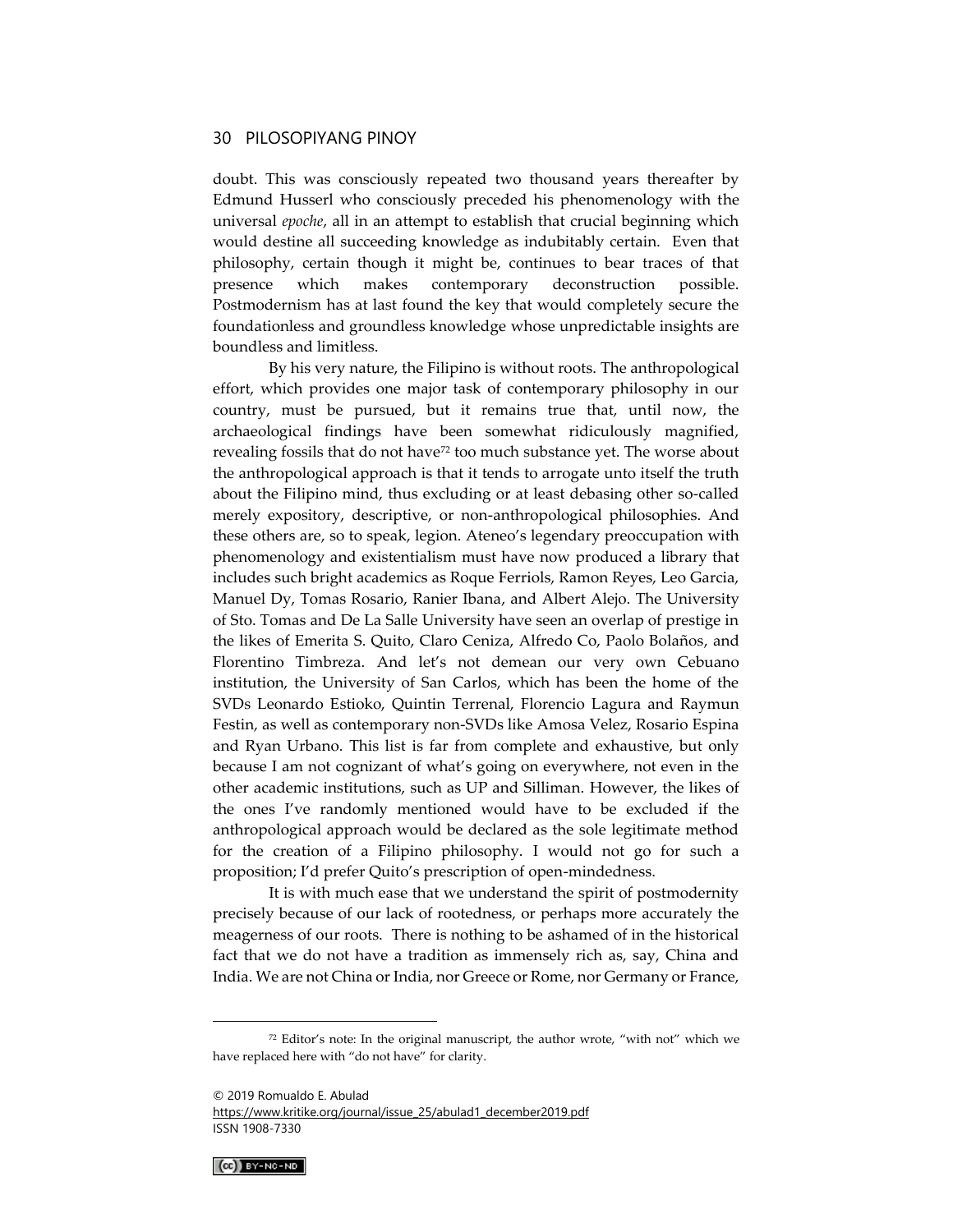nor England or Australia. We are not Africa, nor are we Spain or America. This is the Philippines and all the facts about the Philippines belong to me, even the fact of my own lack—the lack of a long history and a glorious cultural heritage. The mistake is to dwell on this lack and do nothing about it; that would make us either plain stupid or lazy, which we are not supposed to be. The cue comes from the existentialist Jean-Paul Sartre, when he says: "Existence precedes essence," he means that, "man first of all exists, encounters himself, surges up in the world – and defines himself afterwards."<sup>73</sup> The moment's task assigned to a Filipino philosopher is one of existential definition. If you don't believe that there is such a thing as a Filipino philosophy, then one thing I may ask you to do is gather all the writings of the authors I have just named above, see for yourself how much work has already been done, quantitatively, and then assess the intellectual worth of its entirety, qualitatively.

You are asking, "*Uso pa ba ang Pilosopiyang Pinoy?*" I say, with all my due respect to you, that the question is missing the point. Philosophy is not at all about fads and fashions. In recent years, philosophy majors have dramatically decreased in number. Just in June of this year, we saw our undergraduates decline from about a hundred to just about seventy, which is due to the closure or transfer of some of the formation houses in Cebu. One or two congregations ceased sending their boys to us and instead have sent them to the Rogationist Seminary, which we don't consider a bad thing at all. Not a few of the formators in that seminary have been formed by us in the University of San Carlos, and it's not a bad idea if they start using their learned expertise to expand the possibilities for seminaries in the region. The implication of this phenomenon for us in the University is simply that we now have to re-design our concept of philosophy in a way that will cater primarily to non-seminarians. Again, not a bad idea. Philosophy is not meant only to prepare students for either the priesthood or the legal profession. More and more, the relevance of philosophy is being recognized as foundational for all disciplines, sacred or profane. The first department to connect with us this academic year is the Biology Department, seeking to evolve together with a course in Bioethics, both for their graduate and undergraduate majors. Just a month ago, before the start of the current semester, the Physics Department sent me an email asking us to meet with their teachers in an effort to understand some rudiments of Philosophy of Science. In January next the second batch of Chinese students from the Mainland will arrive in our school to pursue a Ph.D. in Business Management, and the College of Business and Entrepreneurship (which is



<sup>73</sup> Jean-Paul Sartre, *Existentialism and Humanism*, trans. by Philip Mairet (London: Methuen, 1948), 28.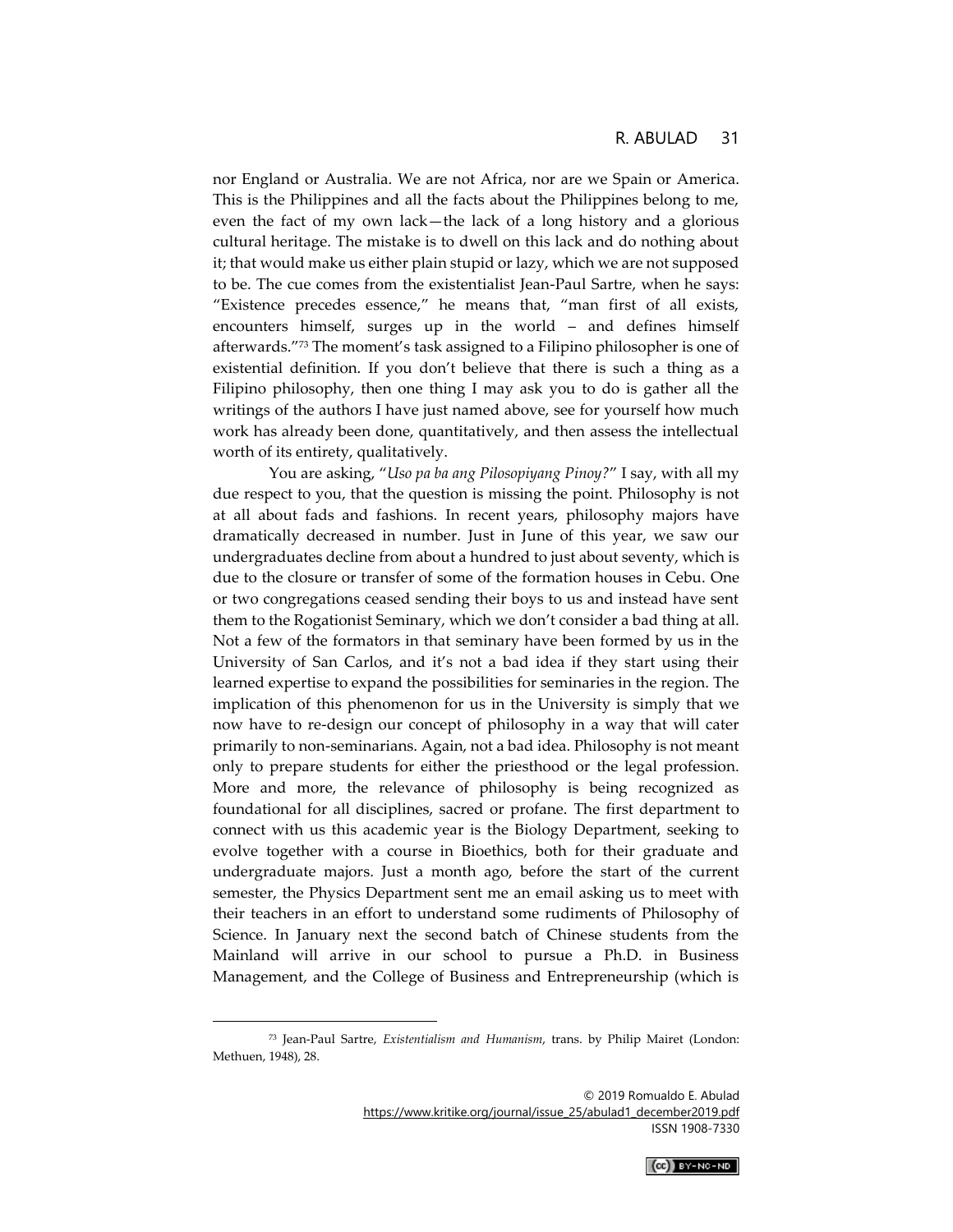how they would like to call themselves in the future) has asked the Philosophy Department to offer the first two modular classes, specifically instructing us to do Philosophy of Man and Philosophy of Culture. Trends like this are bound to set the trend for the re-designing of philosophy courses in our time.

I shall tell you something more which, at first, will be hard for many people to understand. We have decided in the University of San Carlos to fuse the two Departments of Philosophy and Religious Education; now we have just one Department of Philosophy and Religious Studies. The idea of the merger is not new; it has been floating for many years, but habits, as they say, die hard. We continue to be the premier university in these parts in so far as philosophy is concerned, since we remain to be the only school here which has a complete program of philosophy from the undergraduate to the Ph.D. and we have enough of our share of doctors in the faculty. Why, then, fuse with another department?

More than half of a century ago, in May 1959, an academic named Charles P. Snow delivered an otherwise insignificant lecture in the halls of Cambridge. Snow described what happened next in a 'second look' of it he made in 1963:

> According to precedent, the lecture was published, as a paper-covered pamphlet, the day after it was delivered. It received some editorial attention but, in the first month, not many reviews. There was not, and could not be, any advertising. Encounter published long extracts, and these drew some comment. I had a number of interesting private letters. That, I thought, was the end of it.<sup>74</sup>

It did not turn out to be that way at all. "By the end of the first year I began to feel uncontrollably like the sorcerer's apprentice. Articles, references, letters, blame, praise, were floating in—often from countries where I was otherwise unknown … The literature has gone on accumulating at an accelerating pace."<sup>75</sup> Today, who has not heard of C.P. Snow's critique of the 'two cultures'? "I intend something serious," he said,

> I believe the intellectual life of the whole of western society is increasingly being split into two polar groups … Literary intellectuals at one pole – at the other

 $(Cc)$  BY-NC-ND

<sup>74</sup> C.P. Snow, "The Two Cultures: A Second Look (1963)," in *The Two Cultures* (Cambridge: Cambridge University Press, 1998), 53. <sup>75</sup> *Ibid*., 54.

<sup>© 2019</sup> Romualdo E. Abulad [https://www.kritike.org/journal/issue\\_25/abulad1\\_december2019.pdf](https://www.kritike.org/journal/issue_25/abulad1_december2019.pdf) ISSN 1908-7330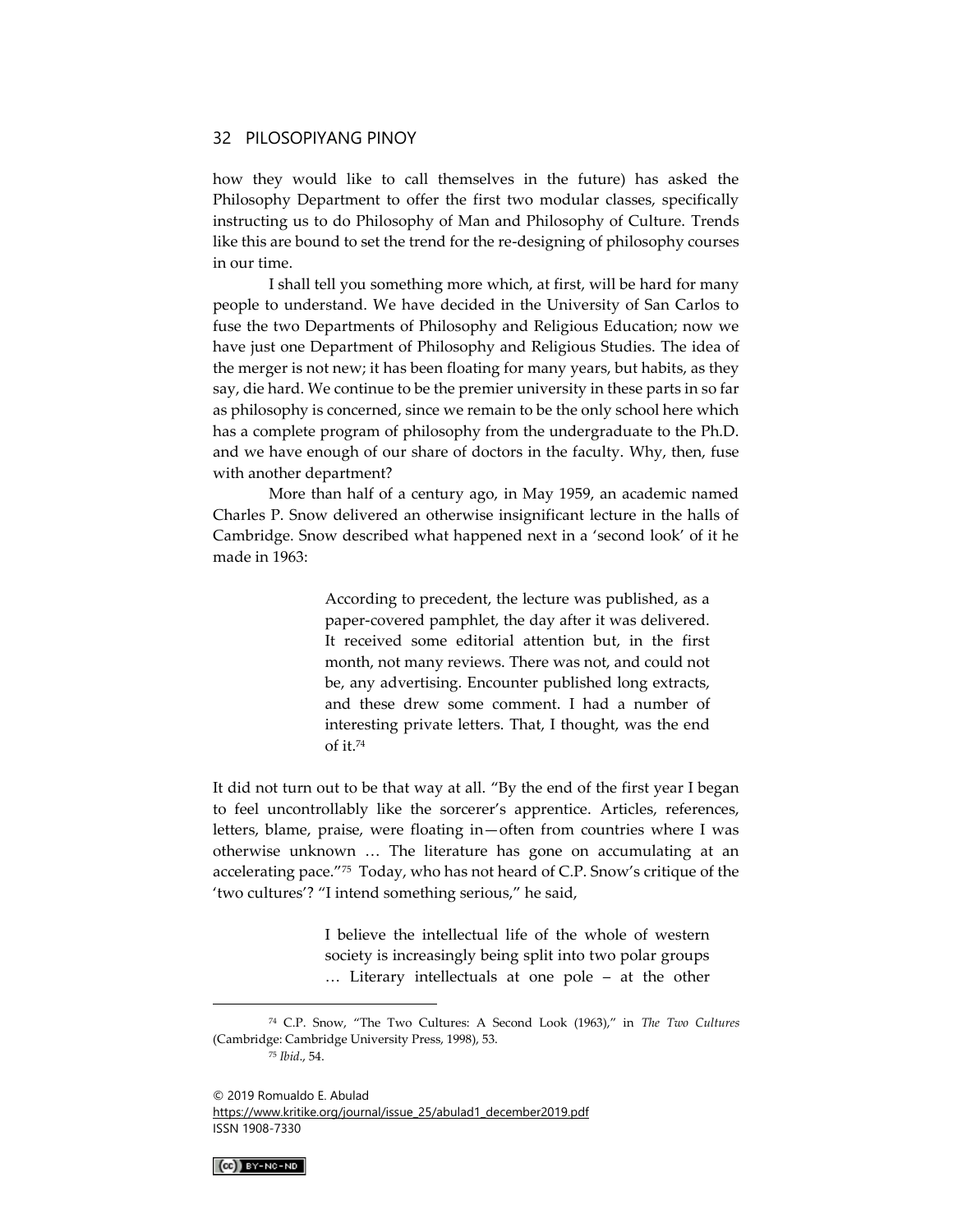scientists, and as the most representative, the physical scientists. Between the two a gulf of mutual incomprehension—sometimes (particularly among the young) hostility and dislike, but most of all lack of understanding.<sup>76</sup>

What follows is, as they say, history. The attempts to bridge cultures through inter- and multi-disciplinarity is well known. Borders have cracked and walls have crumbled, and the new time begins to call for the fusion of horizons. Hegel once said of an idea whose time has come, that one cannot arrest it no matter what obstacles stand in the way.

> For the rest it is not difficult to see that our epoch is a birth-time, and a period of transition. The spirit of man has broken with the old order of things hitherto prevailing, and with the old ways of thinking, and is in the mind to let them all sink into the depths of the past and to set about its own transformation.<sup>77</sup>

While the collapse of borders and the merger of horizons are taking place, the two cultures proceed in a direction where the scientific edge seems to be reducing the humanistic disciplines to an endangered species. Everybody is seeking to quantify itself, measuring its capacity to be a science in terms of mathematics and calculation. Formulas and statistics are taking the place of purely descriptive studies, so that even what belongs to the human side of things is now being forced to follow the mold of quantification. Psychology now belongs to the social sciences, which continue to ape the methods of mathematics and physics. The mechanization of knowledge gives rise to an amazing world of science and technology, a blessing no doubt that owes itself to the genius of man, but a curse too that is putting the humanities or liberal arts, what the Germans call *Geisteswissenchaften*, on the sidelines.

Even philosophy, as well as to some extent theology, has important proponents which are seriously pondering on aligning the spiritual disciplines to science and measurement. Allow me to say that much of what I have referred to as the anthropological approach to philosophy tends to lean on this direction. This causes a deep divide between the two disciplines, the naturalistic and the humanistic disciplines (*Naturwissenschaften* and *Geisteswissenschaften*). Much of the latter has moved over to the empirical and scientific side of the academe, so that what we now call the social sciences are



<sup>76</sup> Snow, "The Rede Lecture (1959)," in *The Two Cultures*, 3.

<sup>77</sup> Hegel, *Phenomenology of Mind*, 75.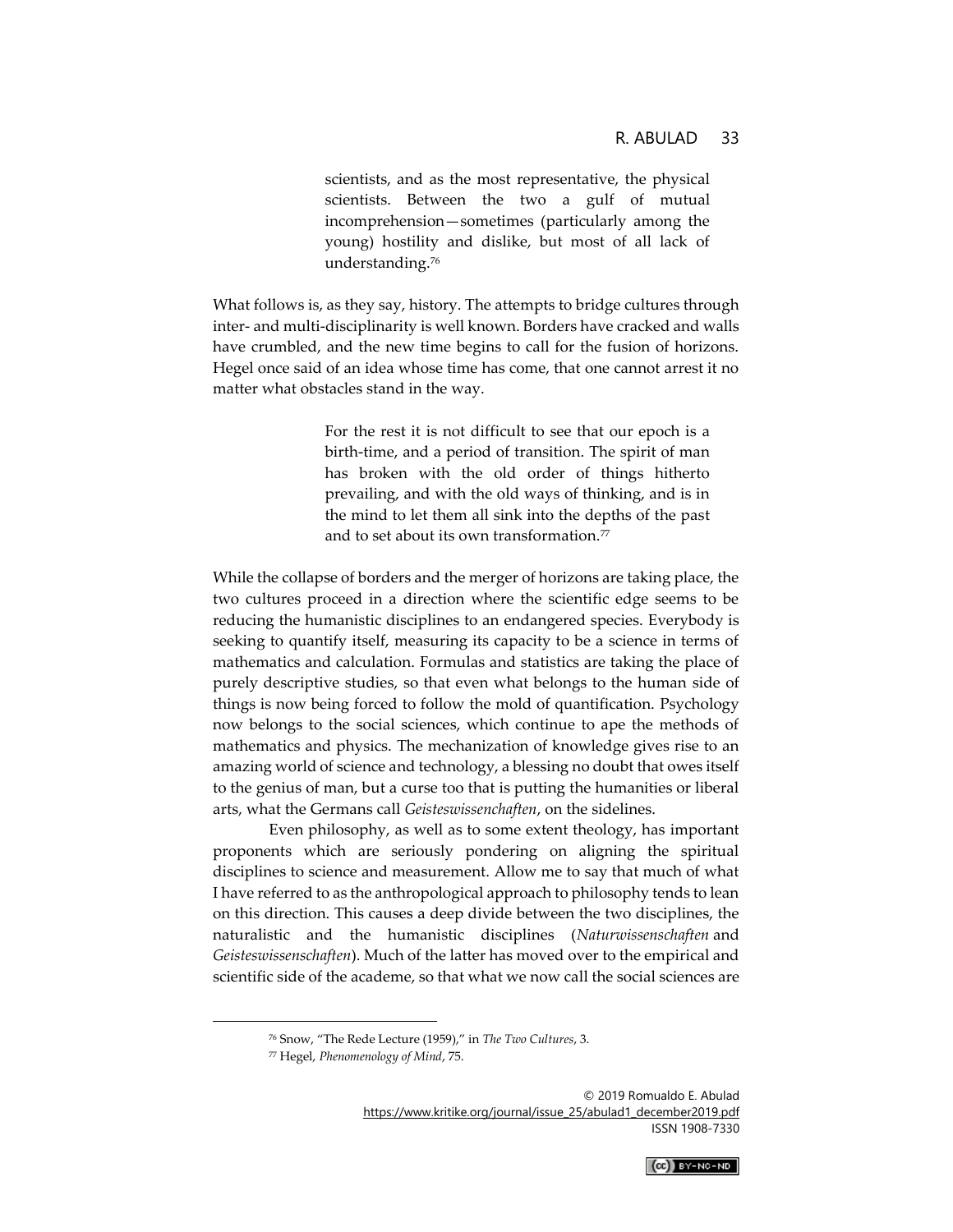no longer really within the sphere of the liberal or spiritual disciplines. In the University of San Carlos, in particular, only philosophy and religion remain as the bulwark of the humanities. Literature belongs to the Department of Languages and Literature which is currently slight in literature and large in linguistics, whereas linguistics is either grammar or a social science, thus more akin to science than to the arts. The arts, on the other hand, are in the hands not of the College of Arts and Sciences but of the College of Architecture and Fine Arts, a competent and highly entrenched department which is unwilling to get itself subjugated together with philosophy and religion under the Humanities cluster. That leaves philosophy and religion the only remaining stronghold of the spiritual sciences (*Geisteswissenschaften*), which is the rationale for their having to work together and join hands especially in the widespread mission of Ethics and Catholicity. This, Ethics and Catholicity, is being strongly brought forward by the current leadership of my University, and philosophy is certainly a major partner in this mission or what we SVDs call prophetic dialogue.

Moreover, the government's Philippine Main Education Highway (PMEH) is now on the verge of implementation on account of global moves to discredit nations with less than twelve years of basic education. There seems to be no more doubt that two more years will be added before one can go to college, after which a young candidate has the option to proceed either to the academic university or to the vocational technical school. This move will professionalize the college offerings and, in all likelihood, the current practice of two years of general liberal education in college will go down to the level of senior high school. There will be a lot of rethinking in higher education and my suspicion is that our radical decision to collapse philosophy and religious studies into one department will prove to be a felicitous move that will facilitate the road for the other disciplines.

What all this amounts to is the futility of an exercise that fears for the life of philosophy as a professional discipline in the future. One thing that we should perhaps always keep in mind is that the death of philosophy is most ably undertaken by no less than the ablest philosophers themselves, think only of Socrates, Thomas Aquinas, Francis Bacon, René Descartes, the empiricists John Locke, George Berkeley and David Hume, Immanuel Kant, Friedrich Nietzsche, Edmund Husserl, Martin Heidegger, Ludwig Wittgenstein and the deconstructionists like Jacques Derrida and Jean Baudrilliard. No other discipline faces its own fragility and possible mortality more frontally than philosophy itself. There is no need to fear that we shall not be relevant. If we ever become irrelevant, it's no thanks to ourselves who might not have been willing to do as expected of philosophers: lead the pack to new spiritual frontiers coming from the uncertainties and challenges of the present times.

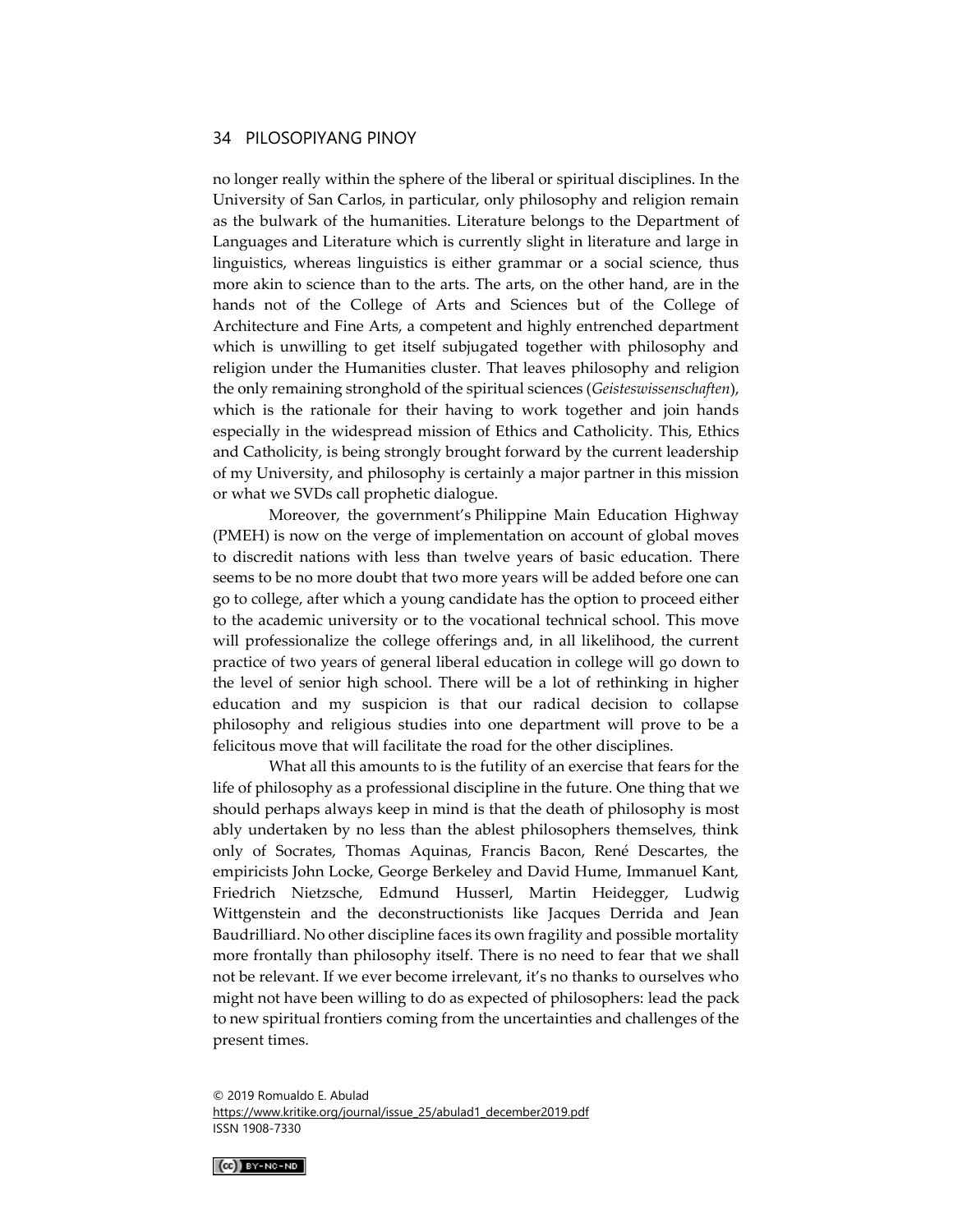Philosophy continues to be the handmaid of religion, but not in so far as it is being asked to assist in a formulaic and mechanical imitation of, say, the *Summa Theologiae* of St. Thomas Aquinas. If it were only this, then religion would have need not so much for philosophy as for an intellect keen enough to literally commit to memory scholastic manuals for exact delivery at baccalaureate exams. The importance of philosophy as a tool or organon is, in fact, not limited to theological subjects but extends to all thinking in general, which means to all disciplines. This is why all academic courses will be impoverished, both formally and substantially, when not steeped in the discipline of philosophy. In other words, all areas of knowledge and behavior need philosophy as a fundamental discipline, without which they will lack in either rigor or depth and will eventually wilt and collapse. Beyond all this dirty work philosophy is asked to do on behalf of the existing sciences, it also stands as a pure discipline on its own footing. What Kant, Heidegger and Wittgenstein have accomplished could not have been done outside of pure philosophy, whose speculative and practical results have brought about the culture of postmodernity.

Filipino philosophy can extricate itself from global philosophy only at its own expense. The Philippine Main Education Highway has been conceived precisely in response to global requirements, thanks to international accords like APEC, Washington and Bologna. Any isolationist move on the part of Filipino philosophers will be destructive for its own mission in an age and time which calls for linkages and encompassing solutions. It is philosophy, one might say, which has brought the world to its postmodern situation, and it is philosophy's continuing task to guide humanity in the direction where the spirit leads it. In all this, there is a partnership between philosophy and religion which we should not try to frustrate. The secular Spirit is basically only the other side of the mystical Spirit, in the same way that Spinoza's *natura naturans* and *natura naturata* are identical.

*Department of Philosophy, University of Santo Tomas, Philippines Loyola School of Theology, Ateneo de Manila University, Philippines Divine Word Mission Seminary (Christ the King Mission Seminary), Philippines*

#### **References**

- Abulad, Romualdo E., Introduction to Emerita S. Quito, *A Life of Philosophy: Festschrift in honor of Emerita S. Quito* (Manila: De La Salle University Press, 1990).
- Abulad, Romualdo E./Department of Philosophy, De La Salle University, *Readings in Filipino Philosophy* (Manila: De La Salle University, 1990).